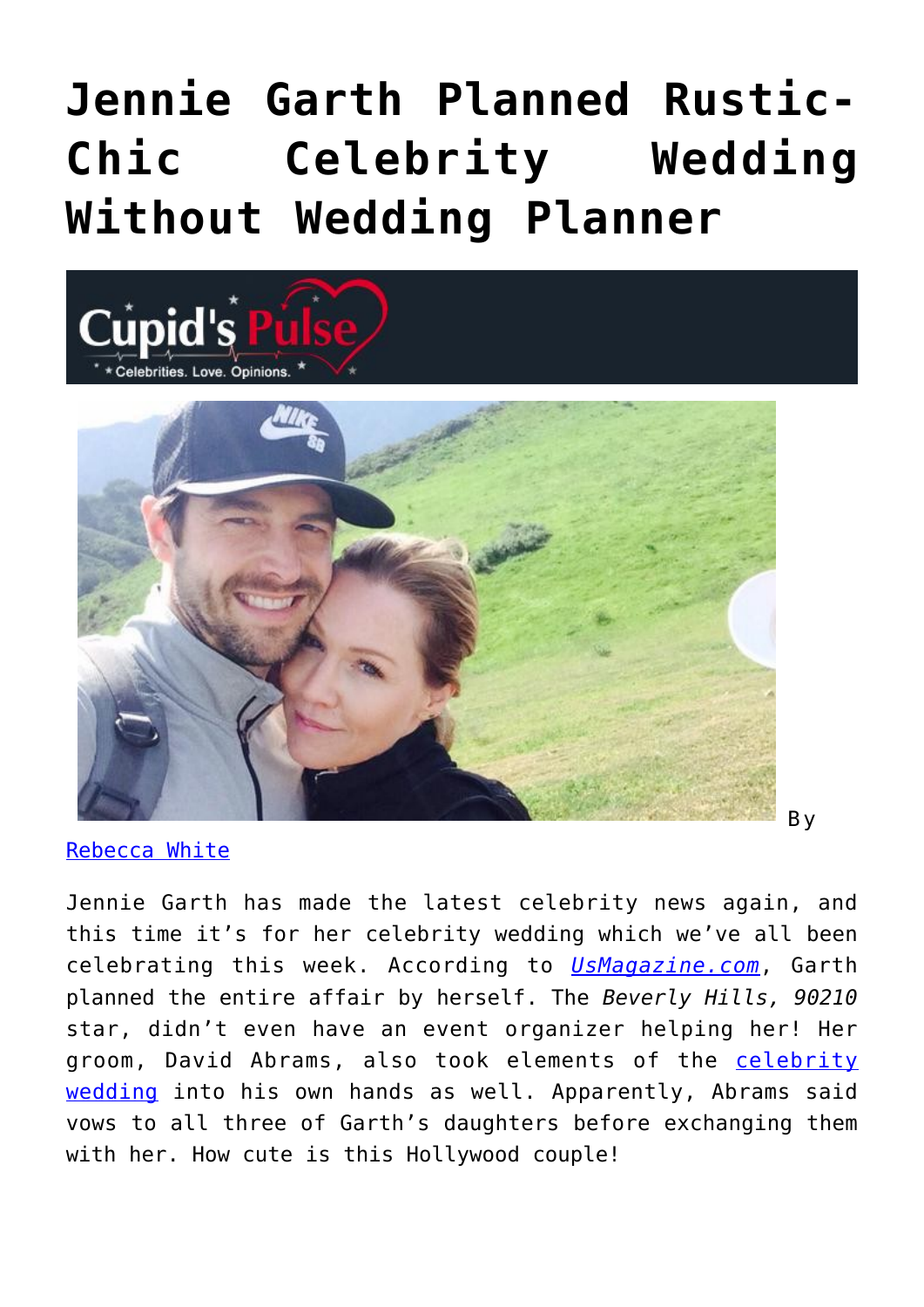### **Celebrity weddings involve hands on work, but they aren't all planned by the celebs involved like this one! What are some benefits to saying "no" to a wedding planner?**

### **Cupid's Advice:**

Although planning a wedding can be hard on a relationship and love, both you and your fiancé should have an active role in organizing the event. See below for our love advice on the benefits to saying "no" to a wedding coordinator:

**1. Everything is how you want it:** The best part of arranging the ceremony and reception yourself is that you truly know this will be the happiest day of your life. Everything from the decorations, to the DJ, to the vows will have your own mark on them and be unique to your nuptials.

**Related Link:** [Jennie Garth Celebrates Celebrity Wedding to](http://cupidspulse.com/95758/jennie-garth-celebrates-celebrity-wedding-david-abrams/) [David Abrams](http://cupidspulse.com/95758/jennie-garth-celebrates-celebrity-wedding-david-abrams/)

**2. You'll grow closer to your fiancé:** If you're meant to be together, then planning a wedding should be a breeze. There shouldn't be much arguing or disagreeing throughout the process. Make sure you watch *Bride Wars* and learn from the characters mistakes.

**Related Link:** [Jennie Garth and David Abrams Share PDA-Filled](http://cupidspulse.com/92182/jennie-garth-david-abrams-pda-filled-golf-date-post-celebrity-engagement/) [Golf Date Post-Celebrity Engagement](http://cupidspulse.com/92182/jennie-garth-david-abrams-pda-filled-golf-date-post-celebrity-engagement/)

**3. DIY projects:** Being able to make your own decorations will not only save you money, but also be a lot of fun! You can have DIY parties where you make the center pieces, the flowers, etc. If Jennie Garth can make the chandeliers for her special day, so can you!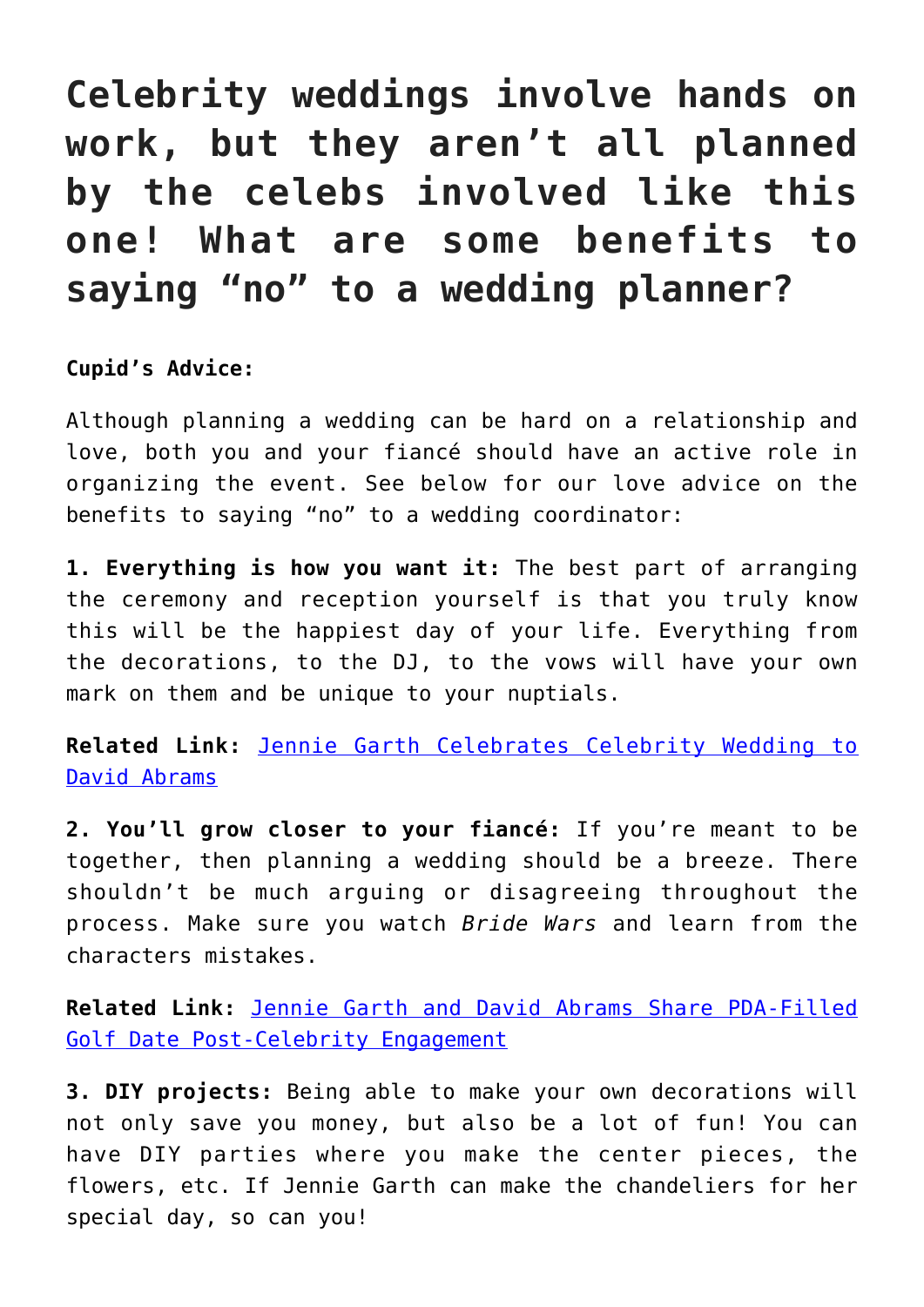**What do you think are benefits to saying "no" to a wedding planner? Comment below!**

# **[Jennie Garth Celebrates](https://cupidspulse.com/95758/jennie-garth-celebrates-celebrity-wedding-david-abrams/) [Celebrity Wedding to David](https://cupidspulse.com/95758/jennie-garth-celebrates-celebrity-wedding-david-abrams/) [Abrams](https://cupidspulse.com/95758/jennie-garth-celebrates-celebrity-wedding-david-abrams/)**



[Courtney Omernick](http://cupidspulse.com/105759/courtney-omernick/)

*[UsMagazine.com](http://www.usmagazine.com/celebrity-news/news/jennie-garth-marries-david-abrams-details-celeb-guests-2015127)* reported that celebrity couple David Abrams and Jennie Garth tied the knot on Saturday, July 11th.The celebrity wedding took place at Garth's home in California at 7 p.m. Many pals of Jennie were in attendance, such as Tori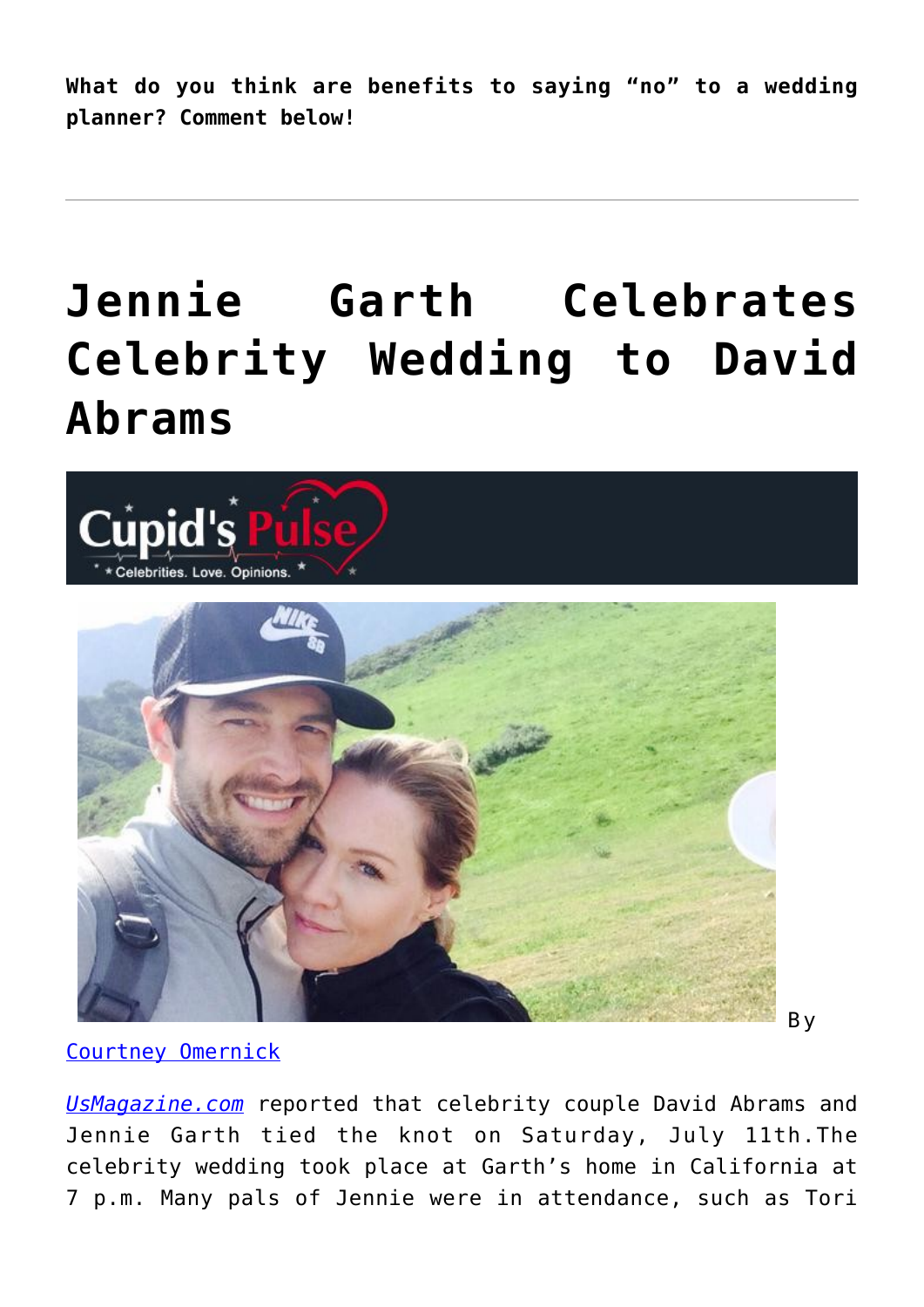Spelling and Miguel Pinzon.

### **This celebrity wedding took place at sunset. How do you decide on the timing of your wedding?**

### **Cupid's Advice:**

While this celebrity couple decided that sunset was the best time for a wedding, not everyone will agree. See below for our love advice on when to tie the knot:

**1. Consider your personality:** If you're thinking about the time of day, consider if you're a morning person or an evening person. It might be too much to have the wedding earlier in the day and the reception later at night. Decide if you'd rather stay up later or get up earlier.

**Related Link:** [Ashton Kutcher and Mila Kunis Celebrate Top](http://cupidspulse.com/95018/ashton-kutcher-mila-kunis-celebrate-top-secret-celebrity-marriage/) [Secret Celebrity Marriage](http://cupidspulse.com/95018/ashton-kutcher-mila-kunis-celebrate-top-secret-celebrity-marriage/)

**2. Consider the holidays:** If you're trying to pick a date, think about what holidays might be close to your wedding day. Seeing as how many people travel to see their families during the holiday season, don't expect a ton of people to show up if your big day is right around Christmas time.

**Related Link:** [Ben Affleck Is Spotted Wearing Wedding Ring Post](http://cupidspulse.com/95552/ben-affleck-wearing-wedding-ring-post-celebrity-divorce-announcement/) [Celebrity Divorce Announcement](http://cupidspulse.com/95552/ben-affleck-wearing-wedding-ring-post-celebrity-divorce-announcement/)

**3. How long have you been engaged?:** If you want a larger, more elaborate wedding, it's going to take some time to plan. If you've only been engaged to the person of your dreams for a month, don't expect to have every detail squared away immediately.

**How did you decide on the timing of your wedding? Comment**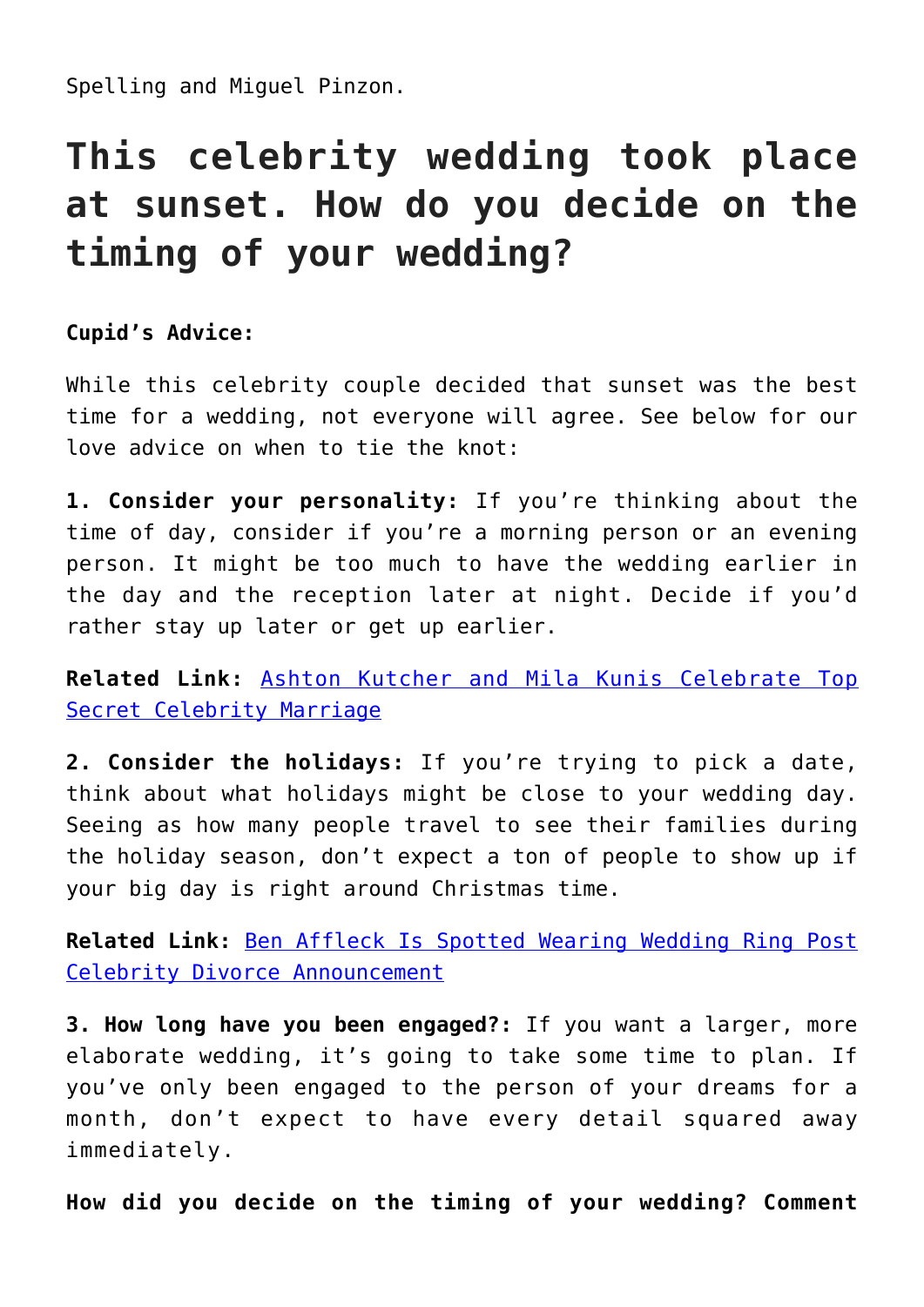# **[Jennie Garth and David Abrams](https://cupidspulse.com/92182/jennie-garth-david-abrams-pda-filled-golf-date-post-celebrity-engagement/) [Share PDA-Filled Golf Date](https://cupidspulse.com/92182/jennie-garth-david-abrams-pda-filled-golf-date-post-celebrity-engagement/) [Post-Celebrity Engagement](https://cupidspulse.com/92182/jennie-garth-david-abrams-pda-filled-golf-date-post-celebrity-engagement/)**





Maggie Manfredi

Two love birdies! According to *[E! Online](http://www.eonline.com/news/650906/jennie-garth-and-fiance-david-abrams-share-a-kiss-during-pda-filled-golf-date)*, Jennie Garth and David Abrams shared a PDA-filled golf date post-celebrity engagement recently. The celebrity couple couldn't keep their hands off of each other and were smiling and laughing while playing the game. Garth and Abrams have been engaged for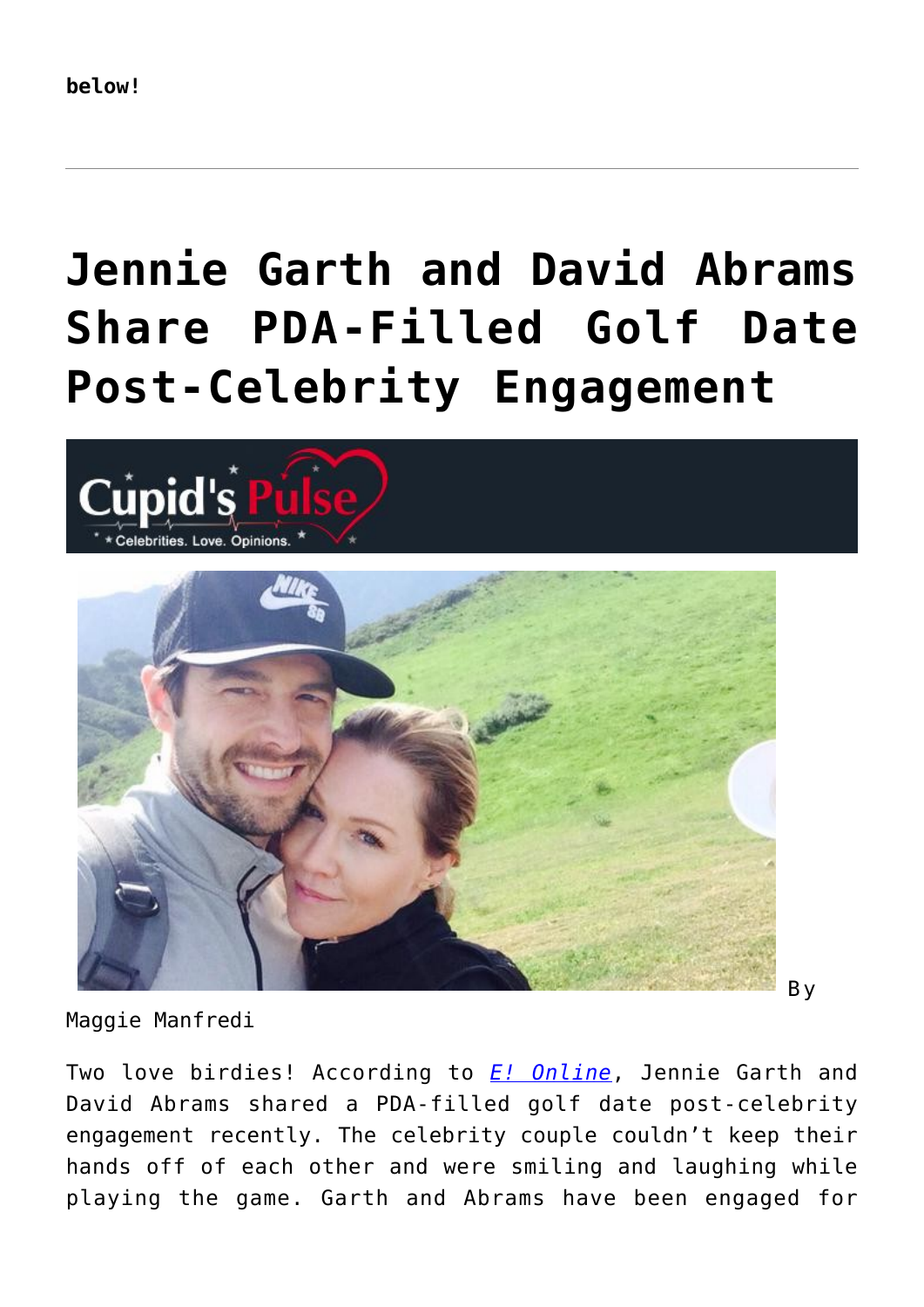merely a month. A source commented on the celebrity engagement, saying, "Dave had been working on this for months, and really wanted to plan something special for her around her birthday and make it perfect."

### **This duo is celebrating their celebrity engagement on a golf course! What are some ways to make your engagement period special?**

**Cupid's Advice:**

Engagement periods vary depending on the couple. Regardless of the the length make sure to get some quality time in together are fiances:

**1. Have a celebration:** You are going to tie the knot! Get together all the people you care about and celebrate this milestone with a party. Have it at home or go to one of your favorite spots as a couple to commemorate the occasion.

**Related Link:** [Jennie Garth Steps Out Without Wedding Ring](http://cupidspulse.com/29022/jennie-garth-steps-out-without-wedding-ring-peter-facinelli-divorce/)

**2. Capture the moments:** Since, in the grand scheme of things, the engagement can be a rather short period of time in the relationship, document the moments. Have a cheesy photo shoot post engagement, enjoy all the date nights and don't be afraid to take the "usies."

**Related Link:** [Jennie Garth Says Her Life is "Crazy" Amid](http://cupidspulse.com/29095/jennie-garth-says-her-personal-life-is-crazy-amid-divorce/) [Divorce](http://cupidspulse.com/29095/jennie-garth-says-her-personal-life-is-crazy-amid-divorce/)

**3. Try new things:** The trajectory of your individual lives is about to conjoin together.So take this new road and discover new adventures as a pair. If you are feeling brave go skydiving or bungee jumping, or keep it casual and try a new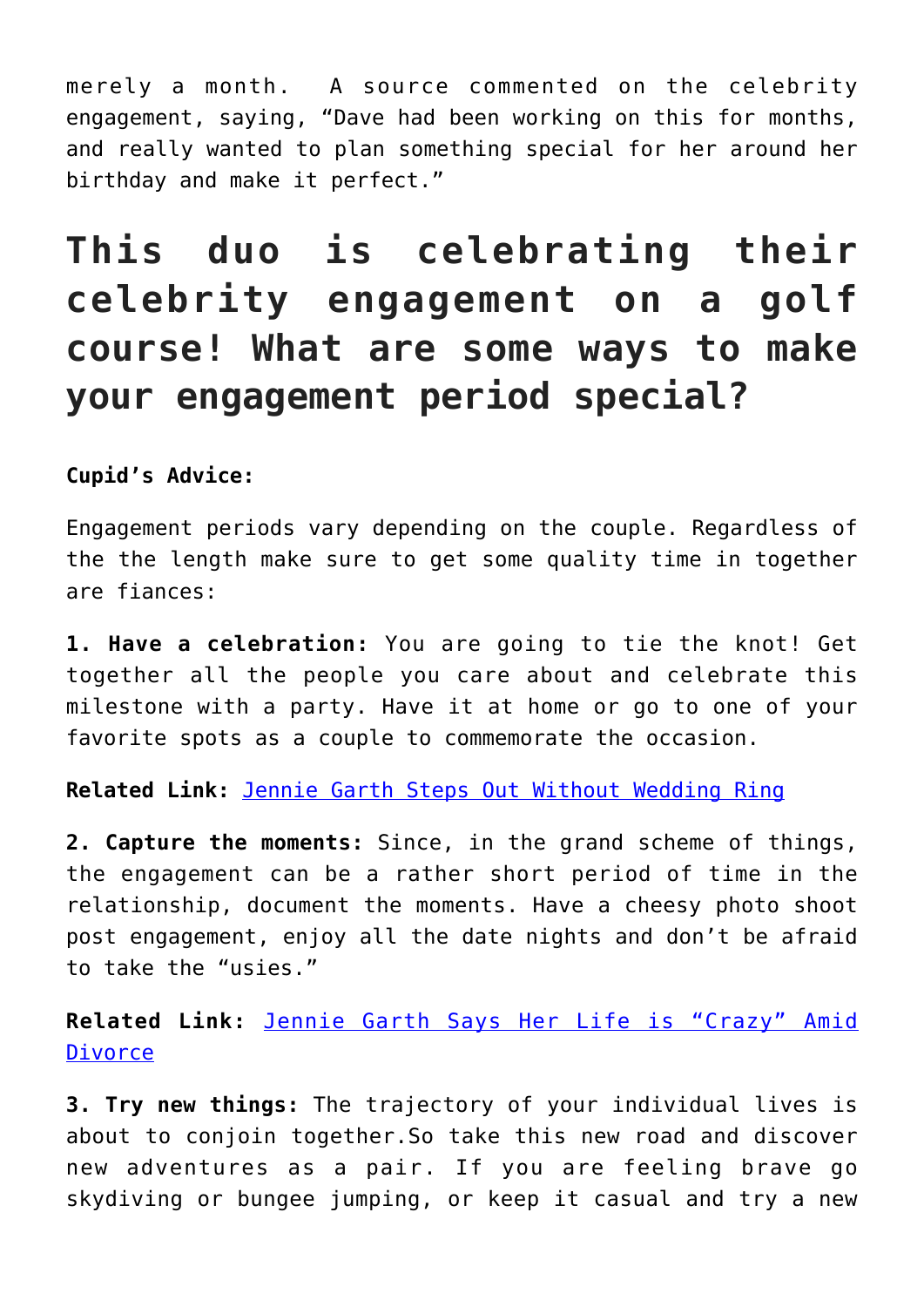cuisine or a random dive bar on the weekend for an exciting experience. Who knows what will happen or who you will meet!

**What are your ideas for a sporty date? Share with us below!** 

# **[Jennie Garth: Can You "Win"](https://cupidspulse.com/91539/jennie-garth-win-celebrity-exes-breakup/) [the Celebrity Exes Challenge?](https://cupidspulse.com/91539/jennie-garth-win-celebrity-exes-breakup/)**





[Dr. Jane Greer](https://www.psychologytoday.com/blog/shrink-wrap/201504/jennie-garth-can-you-win-the-breakup)

It's been less than two years since actors Jennie Garth and Peter Facinelli finalized their [celebrity divorce,](http://cupidspulse.com/celebrity-relationships/break-up-divorce/) but already both are engaged to new partners. After Peter announced his [celebrity engagement o](http://cupidspulse.com/celebrity-relationships/wedding-engagement/)n March 16, Jennie's engagement to her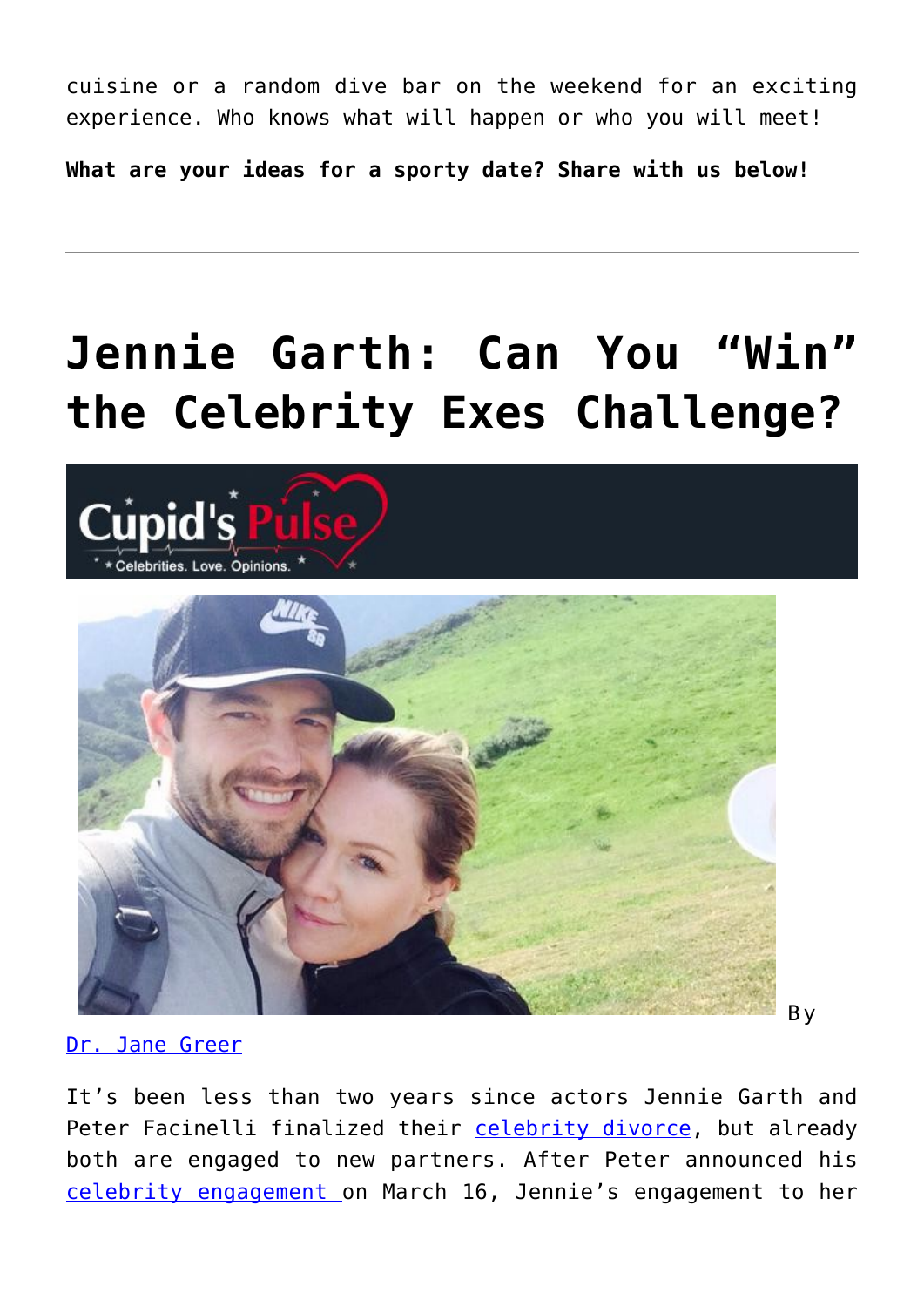new boyfriend of only a few months was confirmed last week.

### **The question is: Is this a coincidence, or a "battle of the celebrity exes"?**

Sometimes one person will try to "win" their breakup by not being the one left alone while their ex has found new love. Even though you may be relieved that your relationship and love has ended, seeing your ex get into a new relationship or get engaged to someone else can potentially drive you to get involved quickly with someone you might otherwise not be so interested in. Additionally, it can also trigger you to take the next step with your own new partner so you don't feel your ex is getting on with their life and you're the one being left behind.

#### **The Many Facets of Divorce**

There are many facets of divorce that people have to go through, and there is no question that one of the most difficult is dealing with your ex when they move on and become involved with someone else. Whether he or she is starting a new relationship or is making the ultimate commitment by getting engaged or married, it can reverberate through you and oftentimes makes you feel like you are experiencing an ending all over again. This can be true whether you are in a new relationship or not. Inevitably you feel a loss knowing someone has taken your place. Regardless of whether the relationship ended at your former partner's hand or your own, it is hard not to look back at what was good when you were together, and feel bad that it didn't work out. That can be the case even if you are in a new, healthy relationship.

#### **How to Stop Looking Background and Start Looking Forward**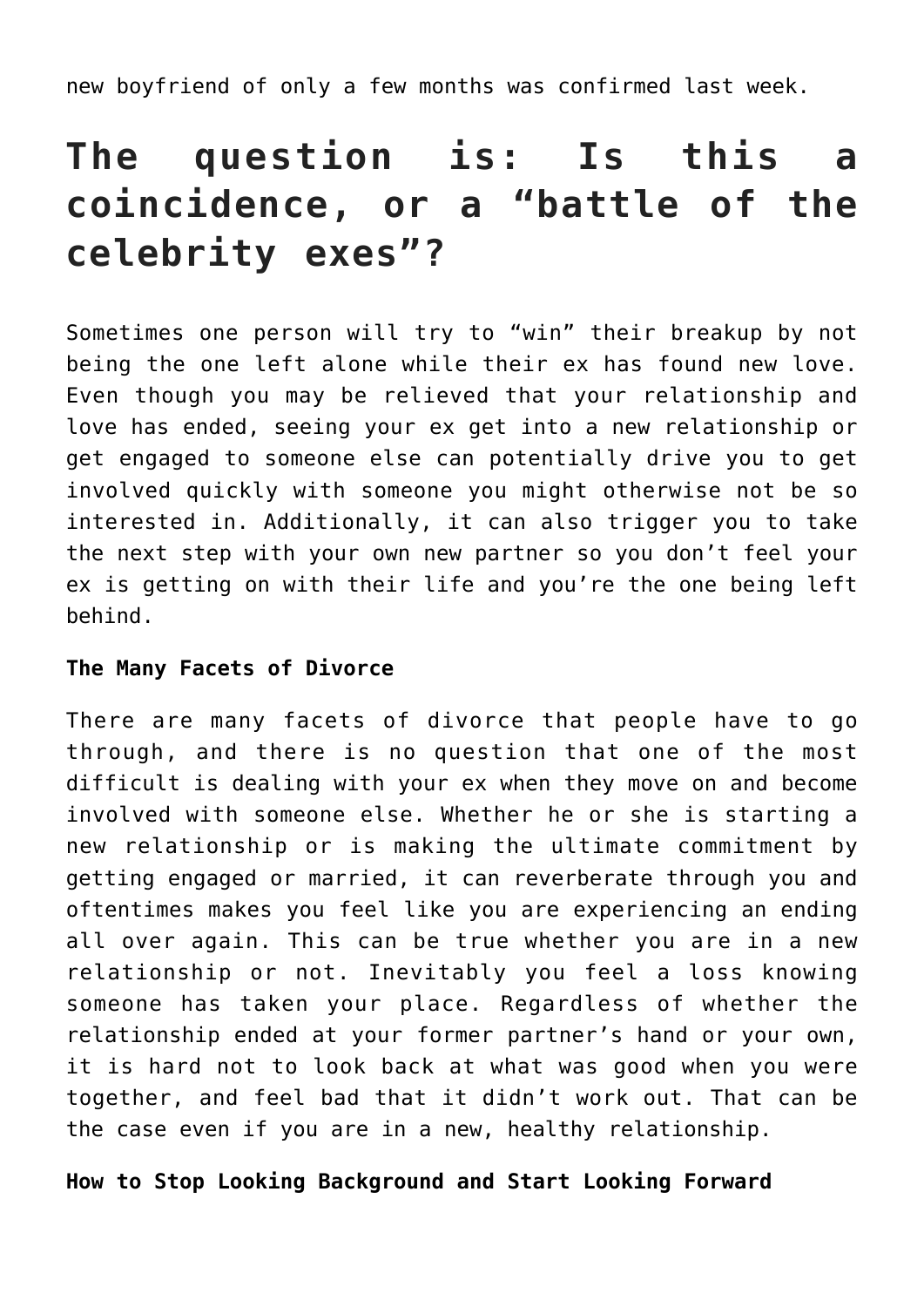First, know that feeling envy, sadness, and regret is natural and understandable. The trick is learning how to deal with it so those feelings don't consume you. The most important thing is to keep in mind that what you shared with your ex was once special and helped form you into the person you are today. You stayed together for as long as you could, while it worked for both of you, but it ended because it was no longer generating the happiness the two of you signed on for. If your ex is now happy and has moved on, that can be a signal for you to be doing the same thing by either looking for the relationship you always wanted but weren't able to have with your ex, or by shaping the new relationship you're in to make sure it is fulfilling and gratifying in a way your old one wasn't. Instead of living in the past, look to the future so you can stop feeling unhappy and empty about what you missed out on, and finally secure what you wanted all along. In other words, stay focused on yourself so you can build your own happily ever after.

As far as celebrity exes Peter and Jennie are concerned, at least they have each moved on with their new lives respectively and, in doing so, they appear to be in sync once again.

*Please tune in to the* Doctor on Call *radio hour on HealthyLife.net every Tuesday at 2 PM EST, 11 AM PST. First and third Tuesdays are Shrink Wrap on Call, second Tuesdays are HuffPost on Call, and the last Tuesday of the month is Let's Talk Sex! Email your questions dealing with relationships, intimacy, family, and friendships to [Dr. Greer](http://www.drjanegreer.com) at askdrjane@drjanegreer.com. Connect with Dr. Jane Greer on www.facebook.com/DrJaneGreer, and be sure to follow @DrJaneGreer on Twitter for her latest insights on love, relationships, sex, and intimacy.*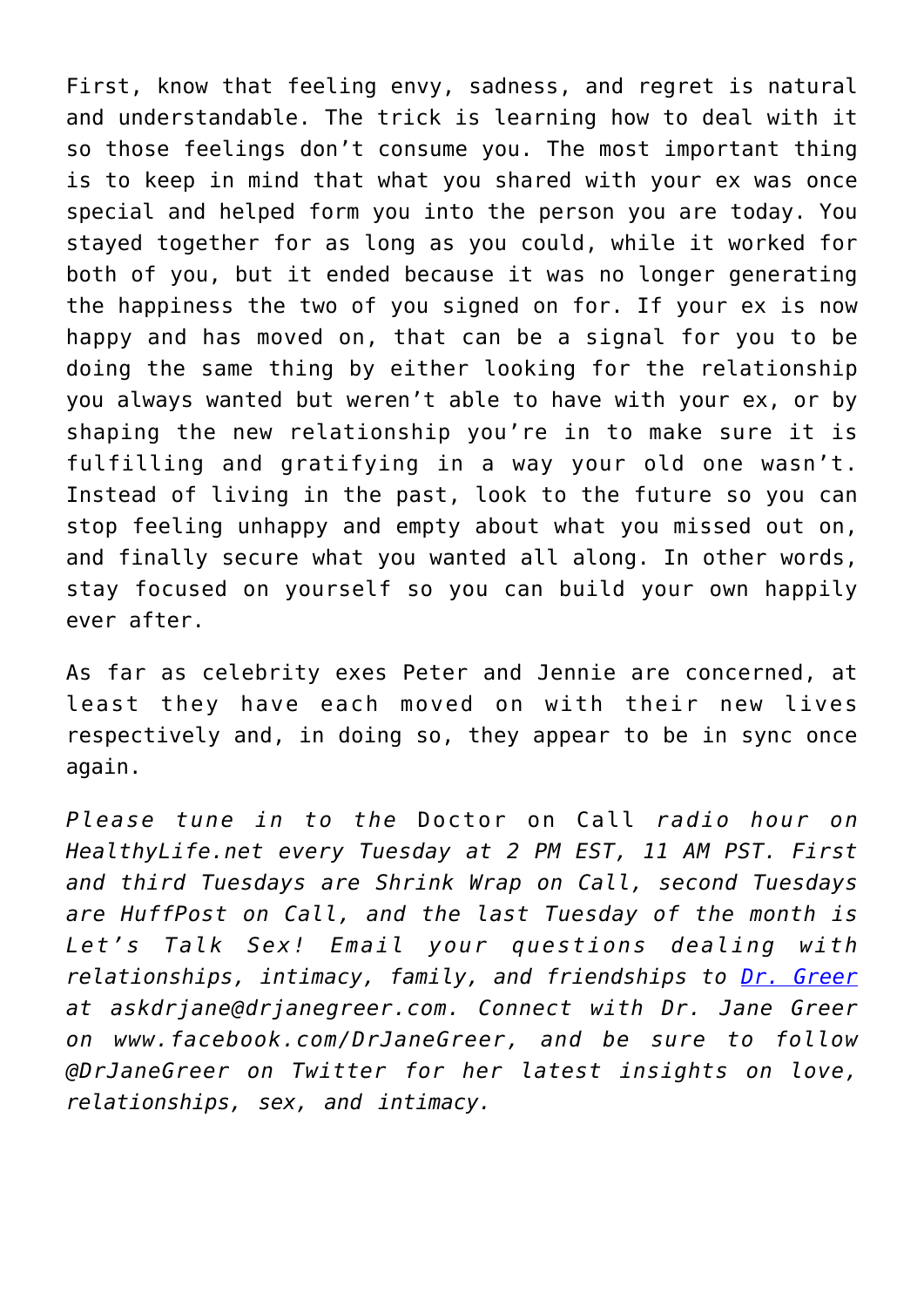## **[Jennie Garth Celebrates](https://cupidspulse.com/90712/jennie-garth-celebrates-celebrity-engagement-with-dave-abrams/) [Celebrity Engagement with](https://cupidspulse.com/90712/jennie-garth-celebrates-celebrity-engagement-with-dave-abrams/) [Dave Abrams](https://cupidspulse.com/90712/jennie-garth-celebrates-celebrity-engagement-with-dave-abrams/)**





Maggie Manfredi

Celebrating the love! According to *[People.com](http://www.people.com/article/jennie-garth-engaged-david-abrams)*, Jennie Garth and Dave Abrams are in the midst of a new celebrity engagement, and they cannot get enough of each other. Abrams' rep stated, "Dave had been working on this for months, and really wanted to plan something special for her around her birthday and make it perfect." The celebrity engagement came as no surprise as the couple have been in a relationship and love since last fall.

B y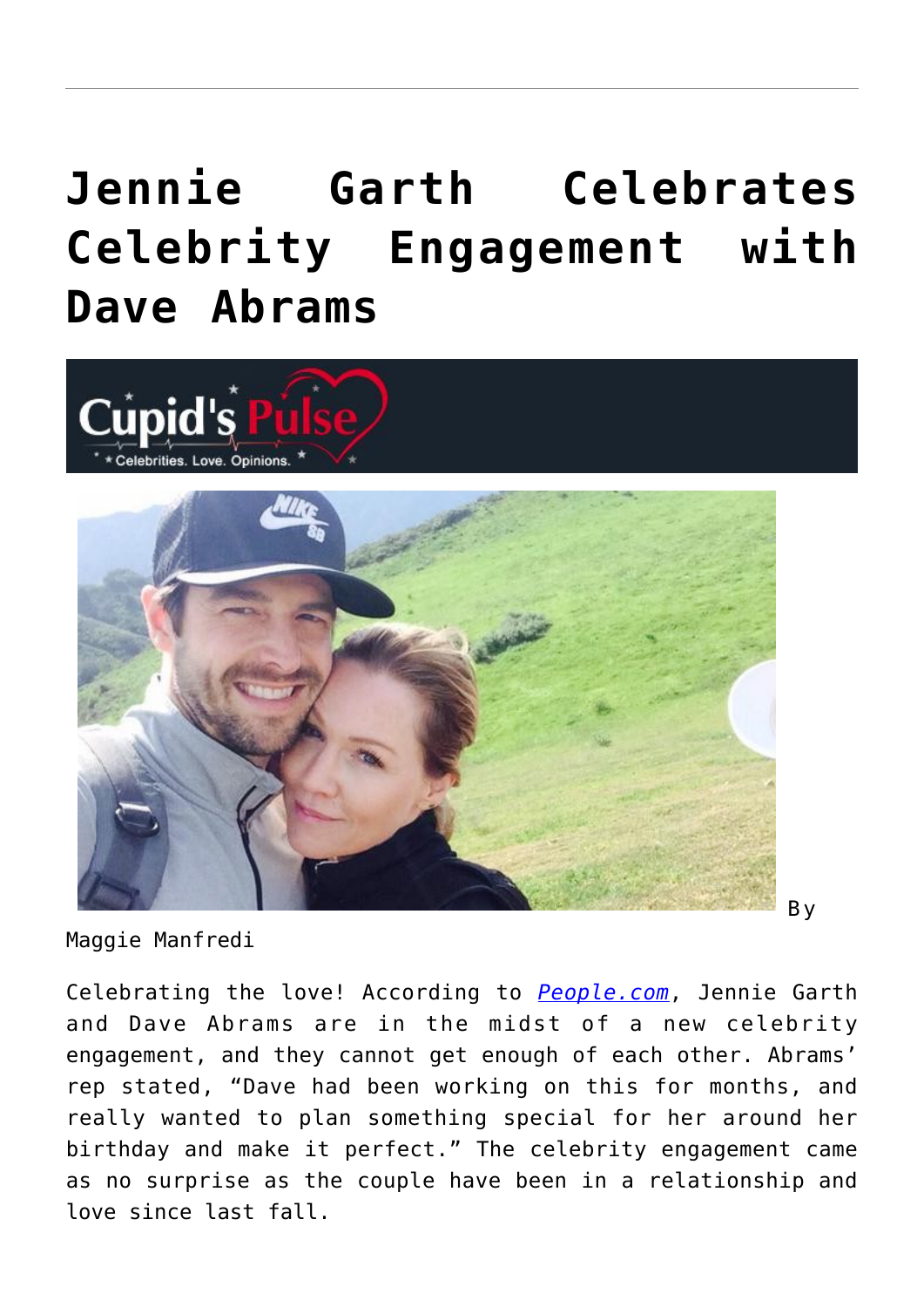### **Mark another celebrity engagement down in the books! What are some ways to surprise your partner with a special marriage proposal?**

**Cupid's Advice:** 

Dave Abrams and Jennie Garth have been sharing their celebrity engagement with the public and we could not be more thrilled! Here are some ways to surprise your partner with a perfect proposal:

**1. Lead them away from the trail:** If you've been together for awhile your partner might be expecting a proposal any day now which really throws off any element of surprise. So drop false hints about a big "date" in the future or making the next upcoming holiday "one to remember." This way when you take your partner to a nice dinner or a trip for two they won't suspect a thing.

**Related Link:** [Jennie Garth Steps Out Without Wedding Ring](http://cupidspulse.com/29022/jennie-garth-steps-out-without-wedding-ring-peter-facinelli-divorce/) 

**2. Everyday extraordinary:** Do you have a favorite restaurant or a morning coffee hot spot that you frequent together? Try to make these favorite spots the place for one of your greatest memories. Make a somewhat mundane everyday activity extraordinary. All it takes is some roses and maybe a flash mob, the sky is the limit!

**Related Link:** [Jennie Garth Says Her Personal Life is "Crazy"](http://cupidspulse.com/29095/jennie-garth-says-her-personal-life-is-crazy-amid-divorce/) [Amid The Divorce](http://cupidspulse.com/29095/jennie-garth-says-her-personal-life-is-crazy-amid-divorce/) 

**3. Document it:** Make sure whatever the surprise is that you get it on camera. The surprise and the nerves will have you and your partner probably freaking out so get a third party to make the memory last forever.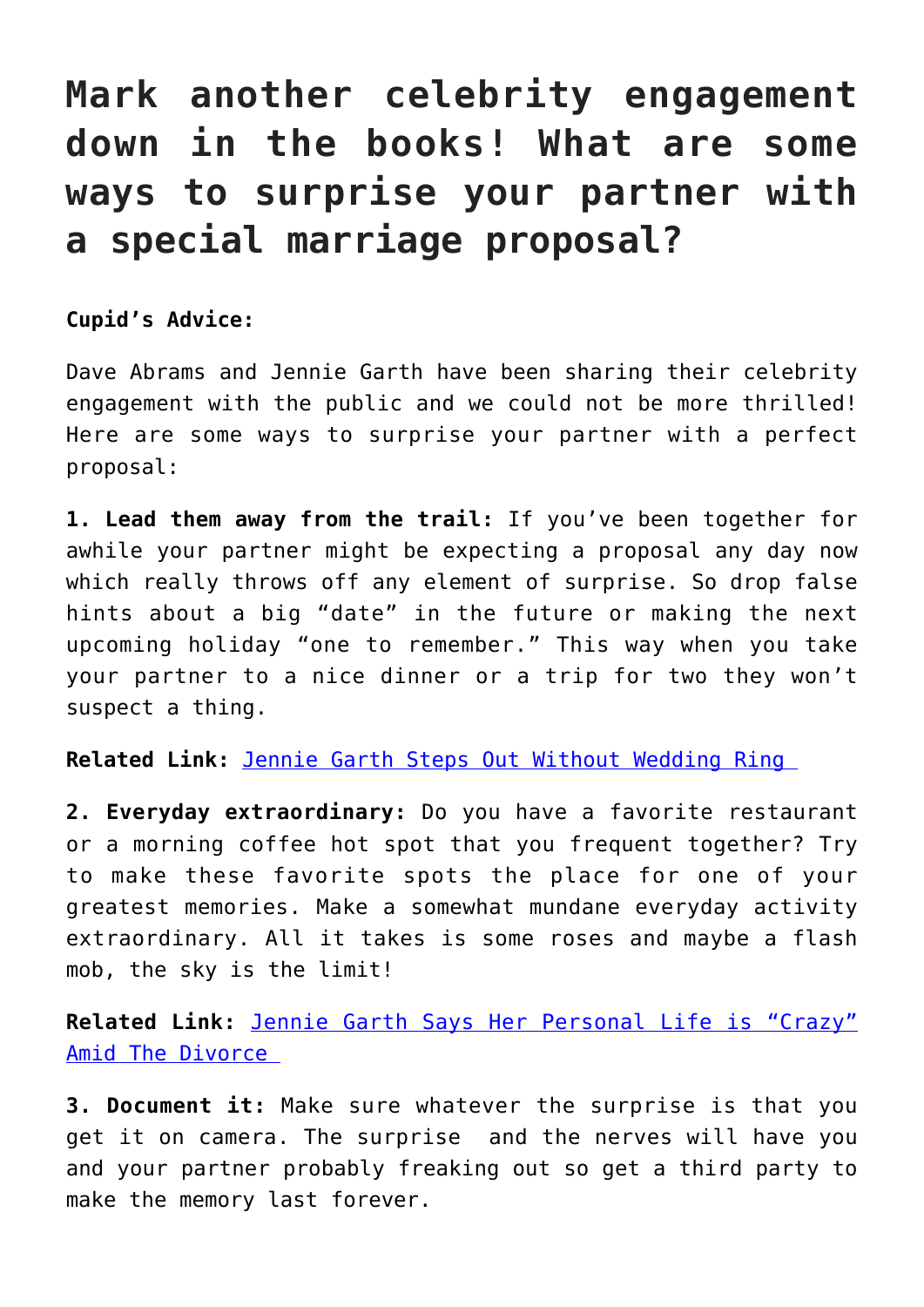### **[It's Official! 'Twilight'](https://cupidspulse.com/89139/peter-facinelli-celebrity-engagement-jaimie-alexander/) [Star Peter Facinelli](https://cupidspulse.com/89139/peter-facinelli-celebrity-engagement-jaimie-alexander/) [Celebrates Celebrity](https://cupidspulse.com/89139/peter-facinelli-celebrity-engagement-jaimie-alexander/) [Engagement with Jaimie](https://cupidspulse.com/89139/peter-facinelli-celebrity-engagement-jaimie-alexander/) [Alexander](https://cupidspulse.com/89139/peter-facinelli-celebrity-engagement-jaimie-alexander/)**





Maggie Manfredi

We hear wedding bells in Hollywood! According to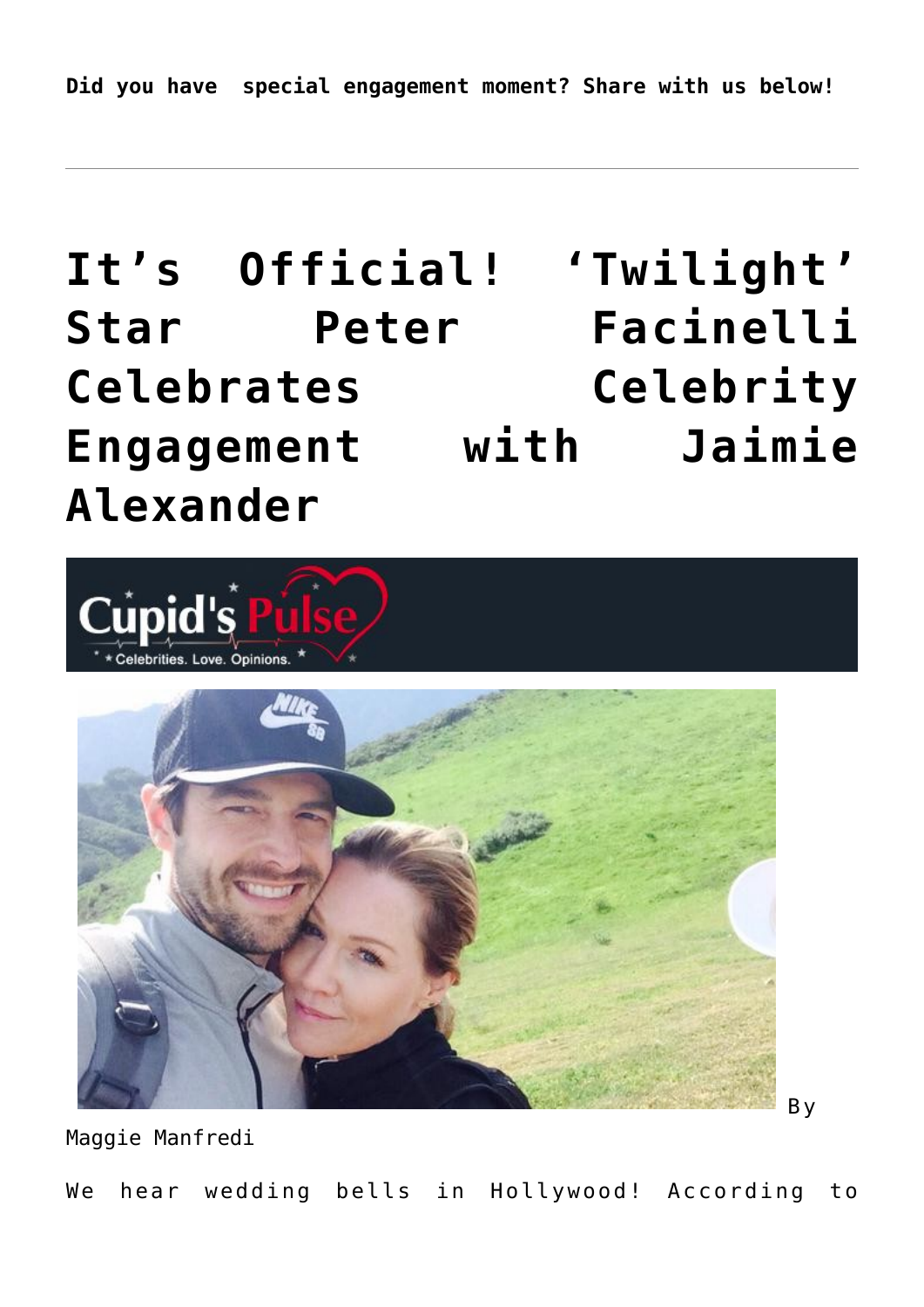*[UsMagazine.com](http://www.usmagazine.com/celebrity-news/news/peter-facinelli-engaged-to-girlfriend-jaimie-alexander-2015183)*, *Twilight* star Peter Facinelli proposed to *Thor* starlet Jaimie Alexander. The couple started dating in November of 2012, eight months after Facinelli's divorce from Jennie Garth. The now engaged celebrity couple worked together on *Nurse Jackie* and *Loosies*. A source reported on the celebrity engagement, saying, "She knew it was coming but was overwhelmed during the proposal."

**Peter Facinelli delivered his celebrity engagement proposal on top of the Empire State Building. What are some ways to incorporate your favorite place in your marriage proposal?**

### **Cupid's Advice:**

A marriage proposal is a very special moment in any couple's story. Cupid has some tips on how to ask your favorite person in the perfect spot:

**1. Keep it simple:** Do you and your significant other frequent a certain trail for walks, or do you enjoy a particular restaurant together? Even a favorite simple spot that holds a great deal of memories could be the perfect location for a proposal.

**Related Link:** [Jennie Garth Says Dating After Divorce is "a](http://cupidspulse.com/60590/jennie-garth-dating-after-divorce-torture/) [Weird Type of Torture"](http://cupidspulse.com/60590/jennie-garth-dating-after-divorce-torture/) 

**2. Surprise:** Is there somewhere that excites you that maybe you have never visited? Take your partner there. Keep things secretive, and make it a big surprise. Bonus points if you get a photographer to capture the moment, unbeknownst to your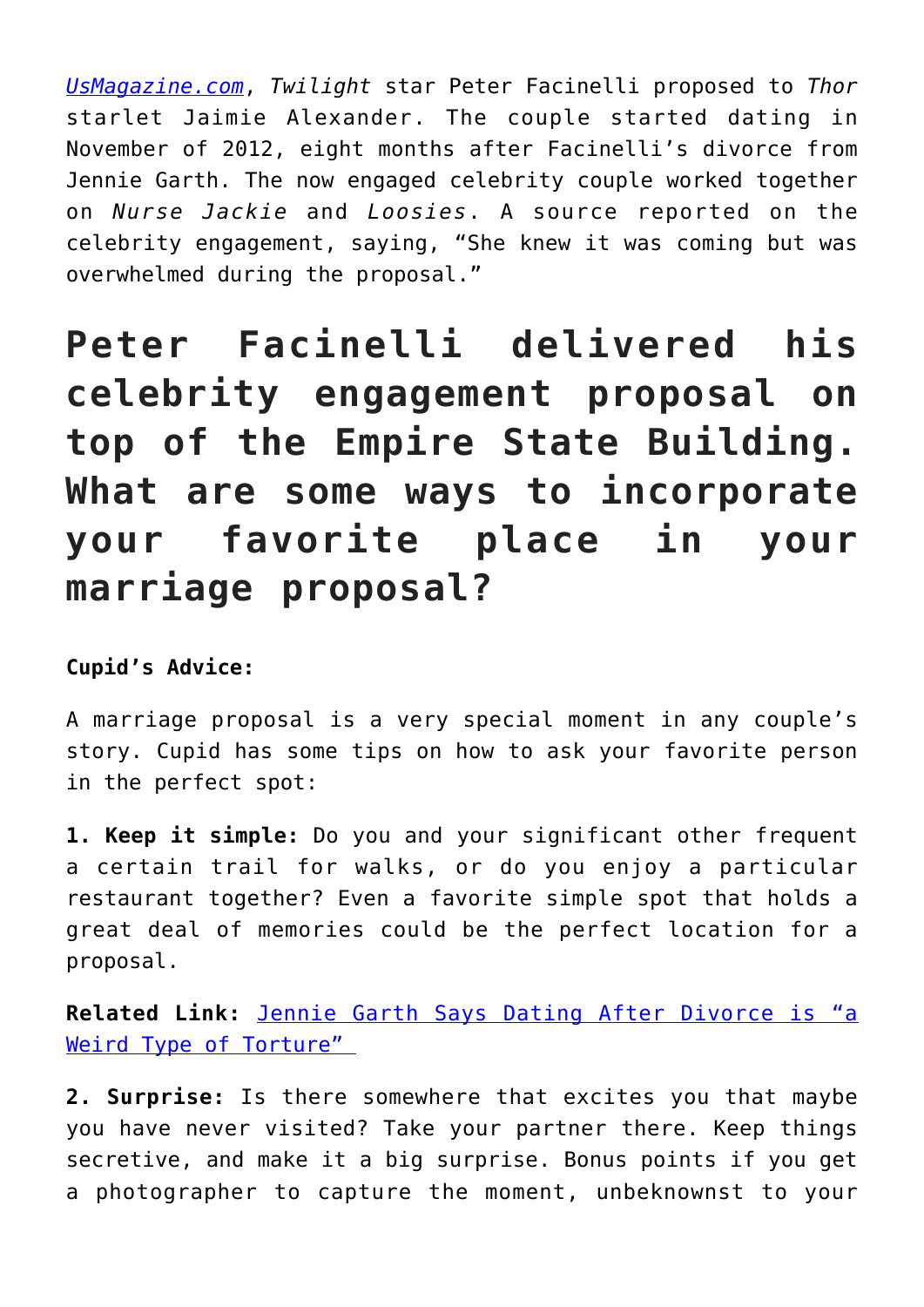partner.

**Related Link:** [Jennie Garth and Peter Facinelli Finalize](http://cupidspulse.com/51919/jennie-garth-peter-facinelli-finalize-divorce-separation/) [Divorce](http://cupidspulse.com/51919/jennie-garth-peter-facinelli-finalize-divorce-separation/)

**3. Plan a vacation:** Have your love pick out places to go or see while on your trip. This will help you understand where they are most excited to go and use that information to your advantage. Believe it or not, you're basically having your partner set up the moment without them even realizing!

**What do you think of this sweet celebrity couple? Share your thoughts below!**

### **[Stars Who Are Always Single](https://cupidspulse.com/81324/single-celebrities/)**



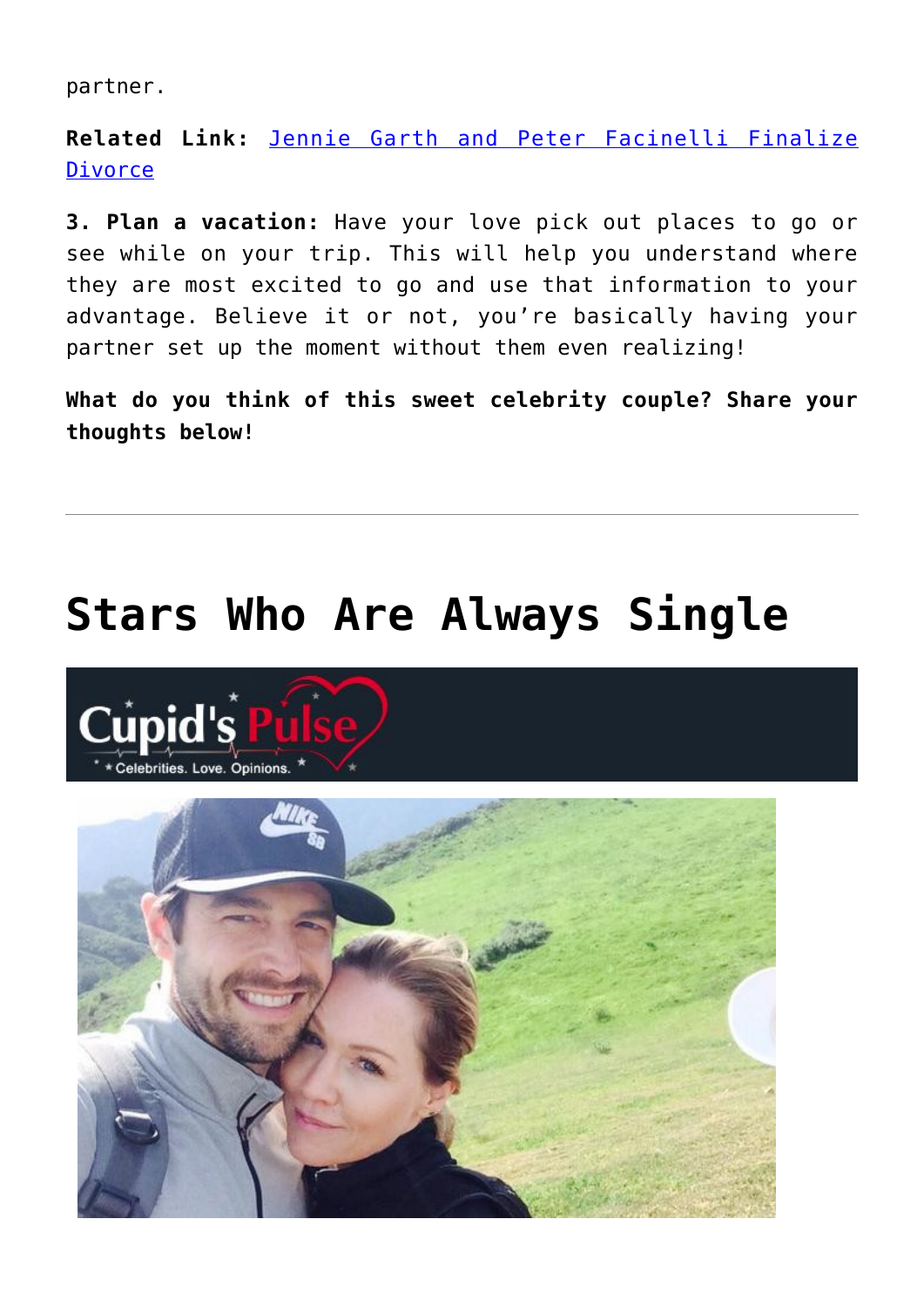### Page 1 of 10



Taylor Swift

Since splitting from One Direction singer Harry Styles, the leggy singer has remained out of the dating spotlight. Known for writing songs about her previous relationships, her recent release "Shake It Off" is an empowering single about ignoring the haters and will be featured on her album '1989,' set for release October 27th. Photo: GG/FAMEFLYNET PICTURES

### **[Jennie Garth Says Dating](https://cupidspulse.com/60590/jennie-garth-dating-after-divorce-torture/) [after Divorce is "a Weird](https://cupidspulse.com/60590/jennie-garth-dating-after-divorce-torture/)**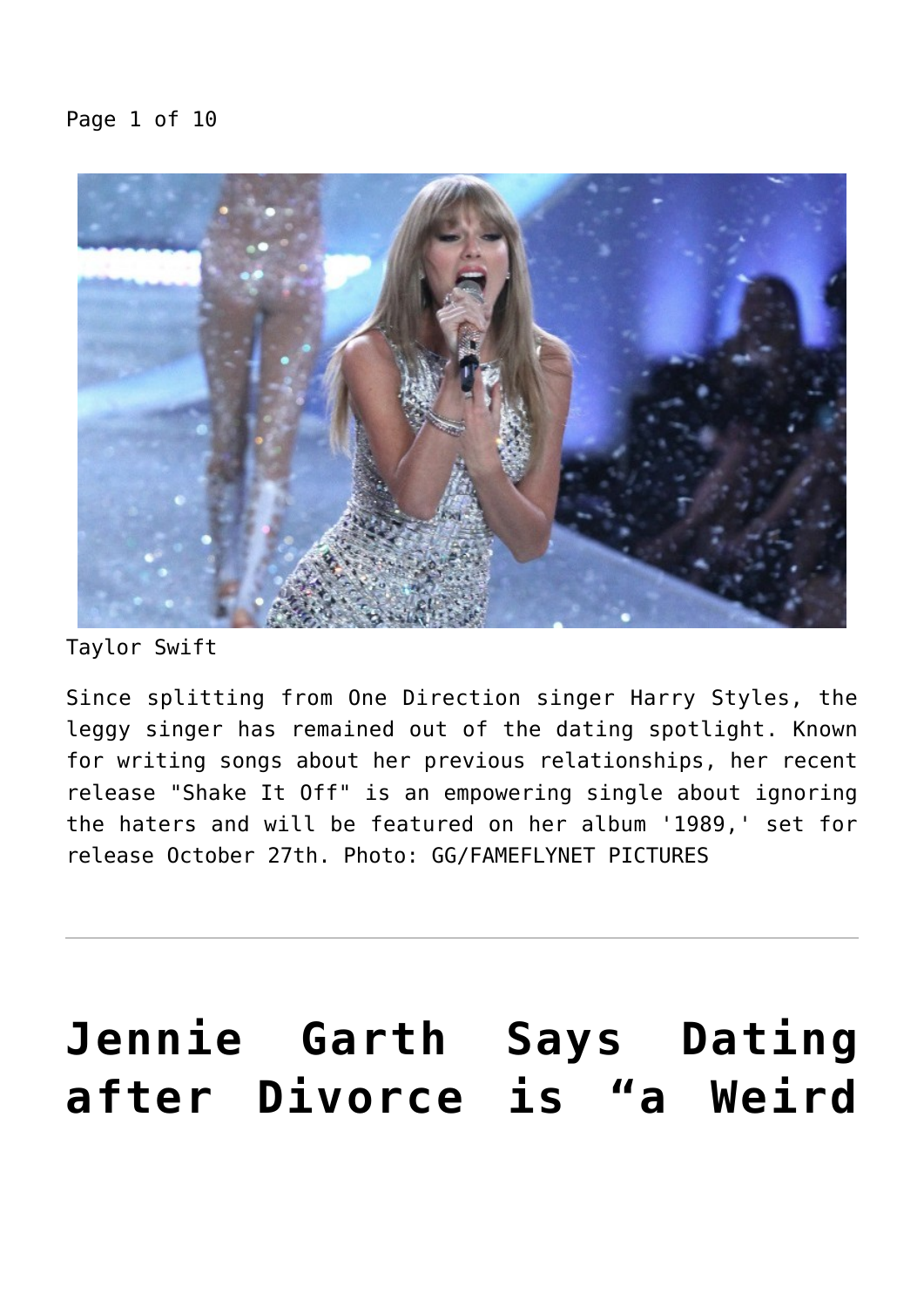## **[Type of Torture"](https://cupidspulse.com/60590/jennie-garth-dating-after-divorce-torture/)**





April Littleton

According to *[UsMagazine.com](http://www.usmagazine.com/celebrity-news/news/jennie-garth-on-dating-after-peter-facinelli-divorce-its-a-weird-type-of-torture-20132110)*, Jennie Garth is still having some trouble getting back in the dating scene after her divorce from Peter Facinelli. "It's super challenging," Garth said during an interview on *Bethenny*. "It's fun, and it's awful all at the same time. It's like a weird type of torture. But it can be fun." The *Beverly Hills, 90210* alum has three daughters. Facinelli and Garth were married for 11 years before splitting in June.

B y

**How do you know when you're ready to start dating after a divorce?**

#### **Cupid's Advice:**

Getting over a divorce can take some time, especially if kids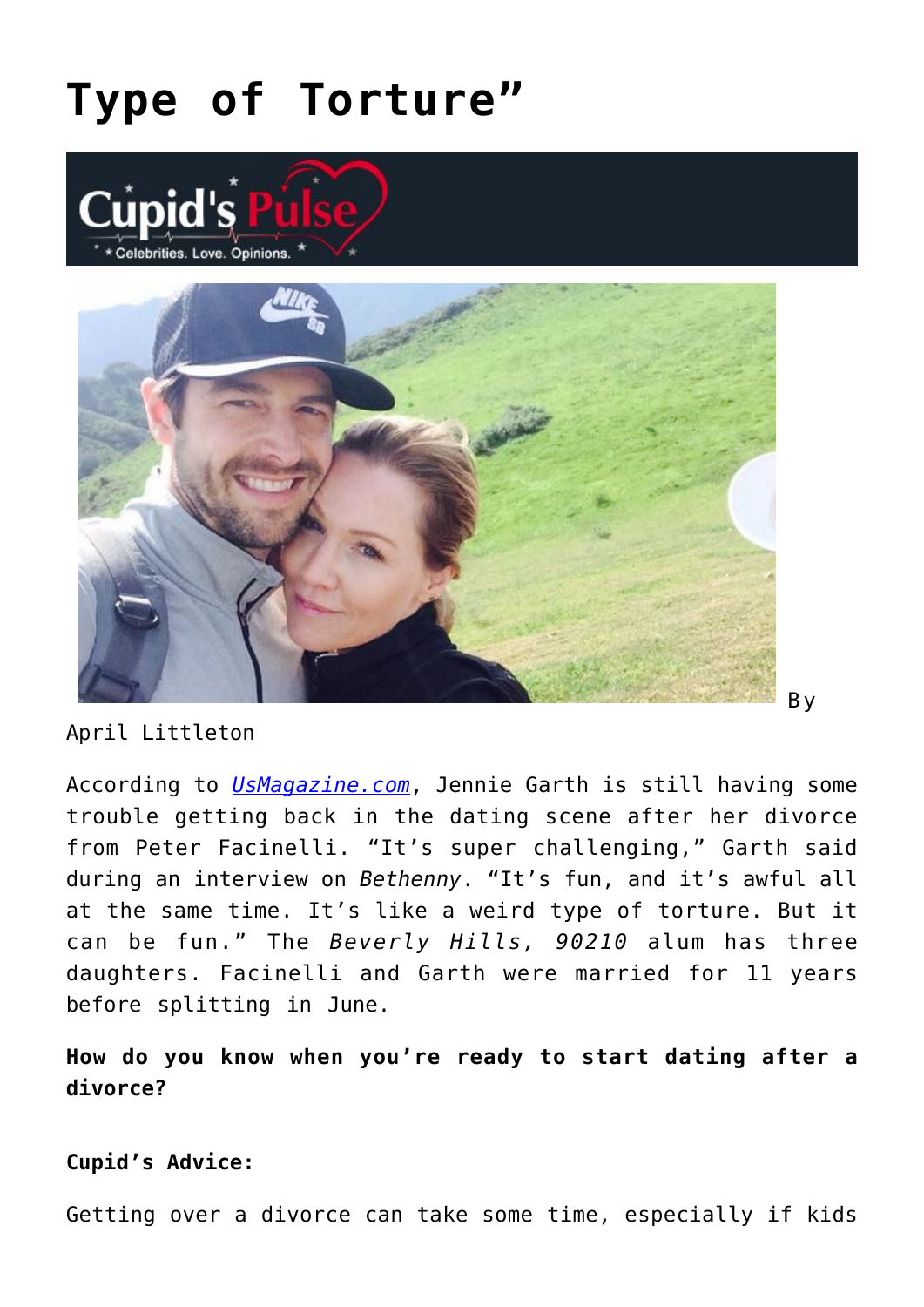are involved. How do you know when you're really ready to give love another try? Cupid is here to help:

**1. Your anger is gone:** All of the resentment and other negative feelings you had for your ex are gone. When the two of you do see each other, it's strictly about the kids (if you have any together). If you're able to co-parent in a peaceful manner and you're no longer hoping that the two of you can reconcile one day, you may be ready to move on.

**2. You're looking:** You know you're ready to get back out there, when you notice a cute guy staring right back at you. Noticing other men again is one of the first signs of moving on. Don't rush into anything though. Take your time, test the waters and have some fun.

**3. You're OK with being by yourself:** Before you can let anyone into your heart, you need to be comfortable with being alone first. Take some time to get to know yourself. You may need to reevaluate what you want out of a relationship and a love partner before you start dating again.

**How did you know you were ready to start dating after a divorce? Share your experience below.**

# **[Jennie Garth and Peter](https://cupidspulse.com/51919/jennie-garth-peter-facinelli-finalize-divorce-separation/) [Facinelli Finalize Divorce](https://cupidspulse.com/51919/jennie-garth-peter-facinelli-finalize-divorce-separation/)**

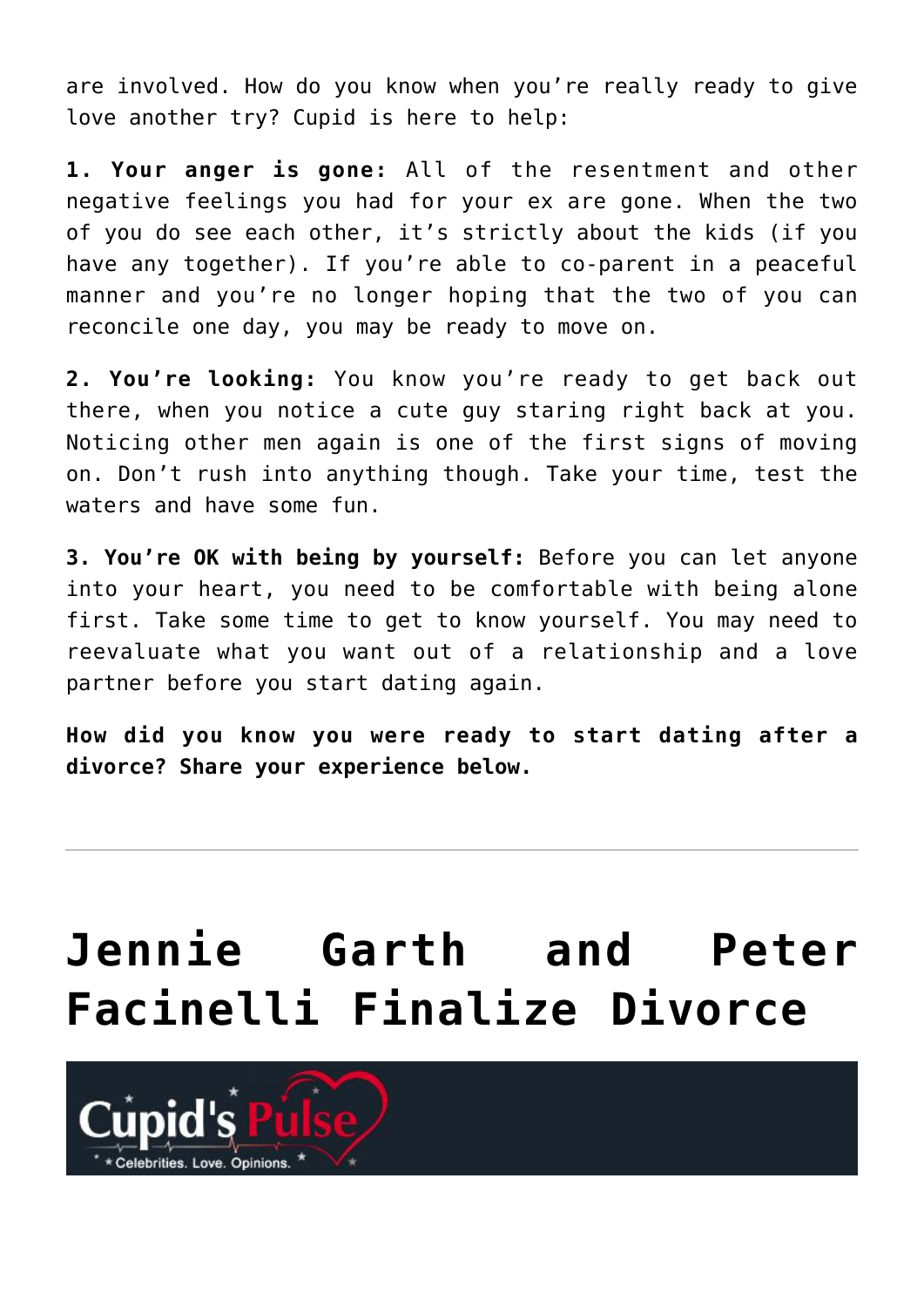

Petra Halbur

Jennie Garth and Peter Facinelli's marriage officially ended on Tuesday, June 11. Though the two actors filed for divorce in March 2012, their split has been amicable. Garth and Facinelli have agreed upon a 50-50 custody arrangement with their three daughters, Luca Bella, 15, Lola Ray, 10, and Fiona Eve, 6. Garth spoke to *[People](http://www.people.com/people/article/0,,20708505,00.html)* about her initial resistance to the idea of divorce. "I didn't want it to happen," she said. "It took me some time to come to peace with it."

#### **What are some ways to keep your divorce amicable?**

#### **Cupid's Advice:**

Divorce is never fun, but there is a way to keep the separation amicable. Cupid has some ideas:

**1. Don't assign blame:** Holding your partner responsible for the failure of your marriage will only generate negative feelings between you two. Brooding about the past will accomplish nothing. Though it may be difficult, let go and move towards the future.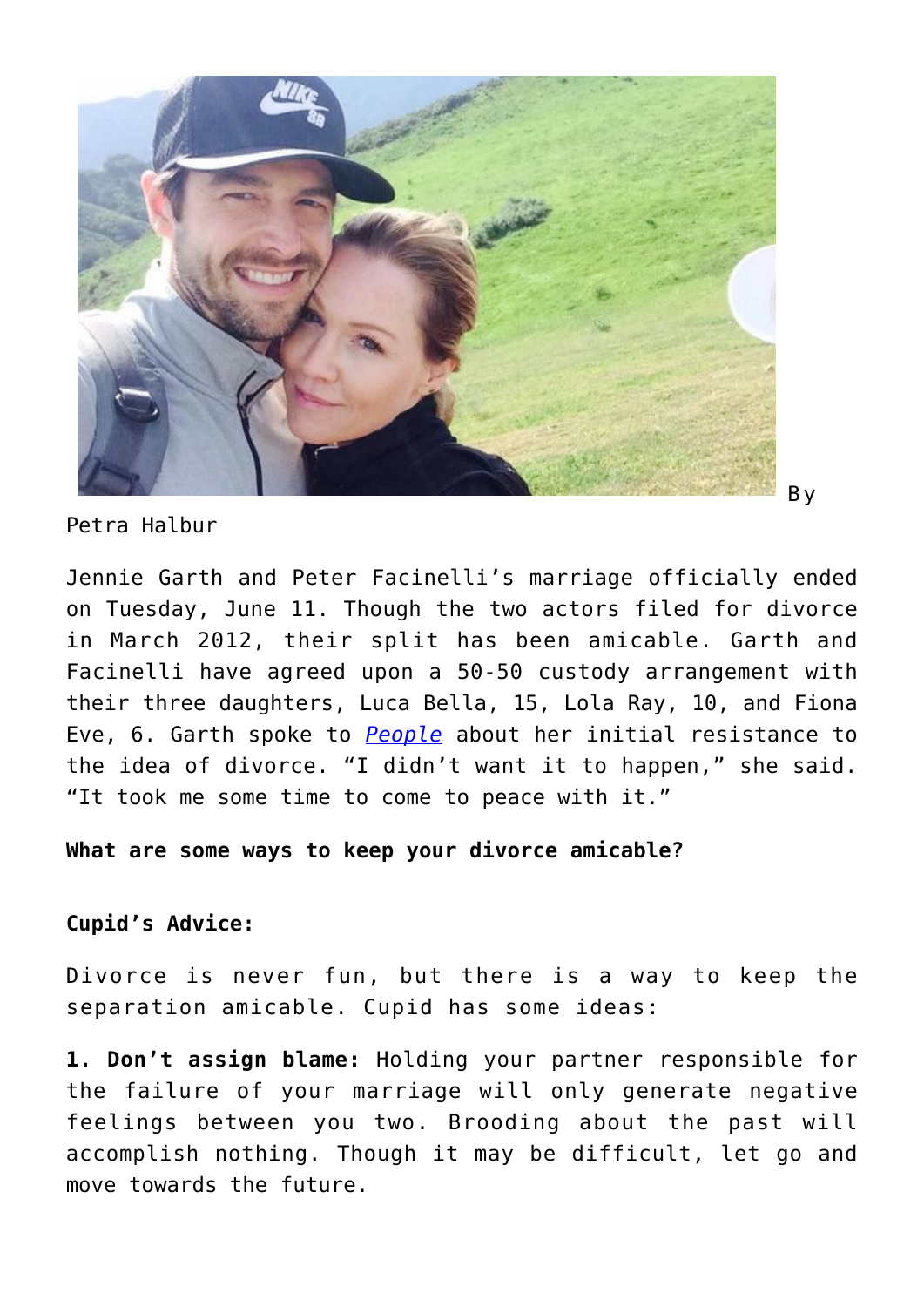**2. Hold your tongue:** Just because you have something to say, doesn't mean you have to say it. You may feel angry and hurt but for the sake of those around you, particularly if you have children, exert some self-control and keep things civil.

**3. Forgive each other:** It won't be easy, but try your best to make peace with the end of your marriage and reach a point where you can forgive your spouse and yourself for whatever factors led to the separation.

**Did you keep your divorce amicable? Tell us how below.**

# **[Jennie Garth Steps Out With a](https://cupidspulse.com/43656/jennie-garth-new-man-jeremy-salken-big-gigantic/) [New Man](https://cupidspulse.com/43656/jennie-garth-new-man-jeremy-salken-big-gigantic/)**

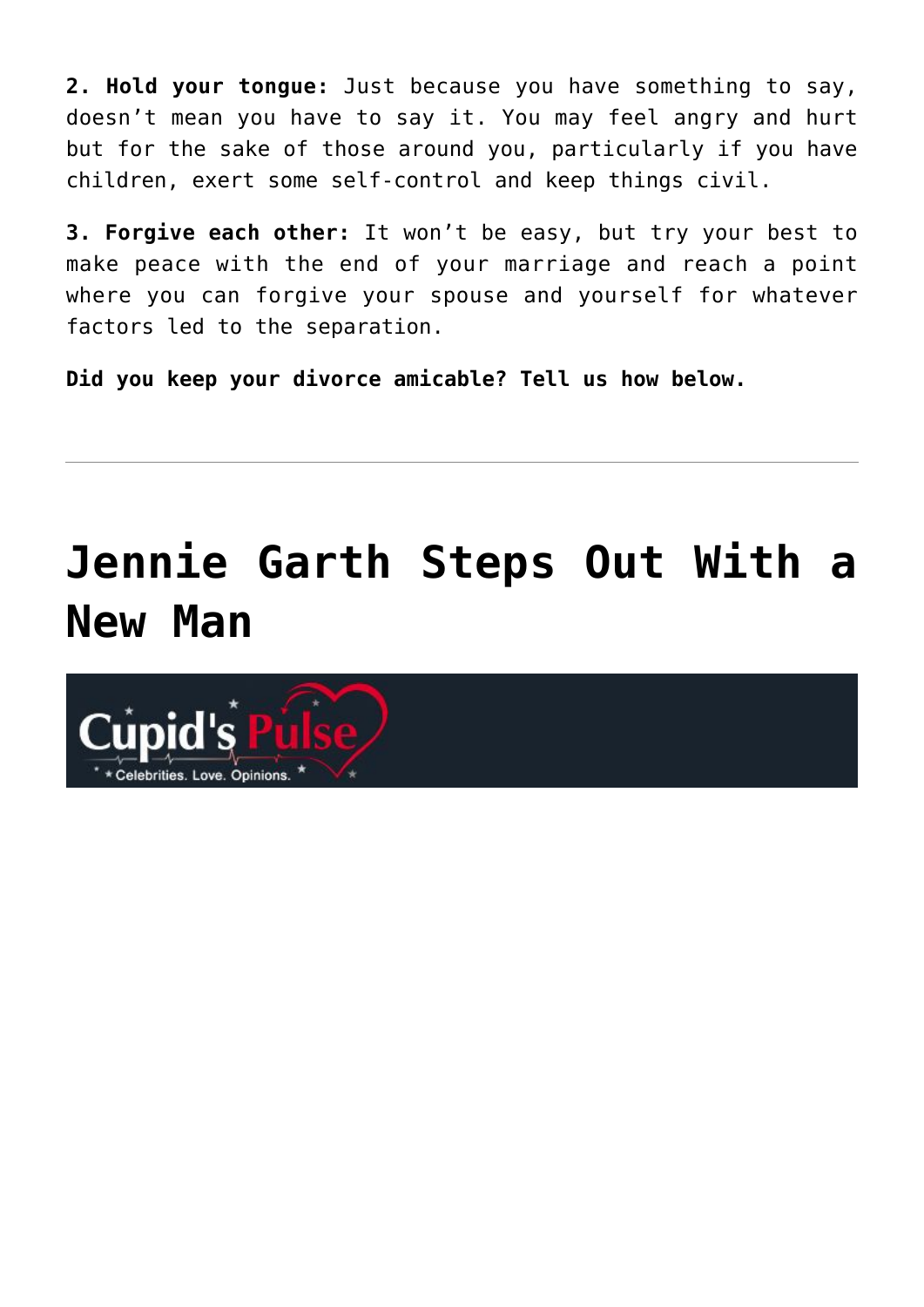

Michelle Danzig

After ending her 11-year marriage with *Twilight* actor Peter Facinelli, Jennie Garth seems to have found a new man. According to *[People](http://www.people.com/people/article/0,,20663930,00.html), t*he former *Beverly Hills, 90210* star–who most recently shed 30 pounds– has been dating musician Jeremy Salken, 31, since October. Garth and the Big Gigantic drummer looked cozy in pictures posted on New Year's Eve via Instagram. After suffering several breakups since her split from Facinelli, Garth, 40, is happy to have found someone with positive energy. Her ex has been recently dating *Loosies* actress Jaimie Alexander. Although Garth says that her and Peter are happy, she recently said that she yearns for a time when the split won't sting.

**How do you know when it's time to move on after a divorce?**

#### **Cupid's Advice:**

Even if it is a clean, mutual split, no divorce is easy. Not only is the process difficult and stressful, the recovery period can be even harder. After experiencing this major life change, it may be difficult to even think about starting to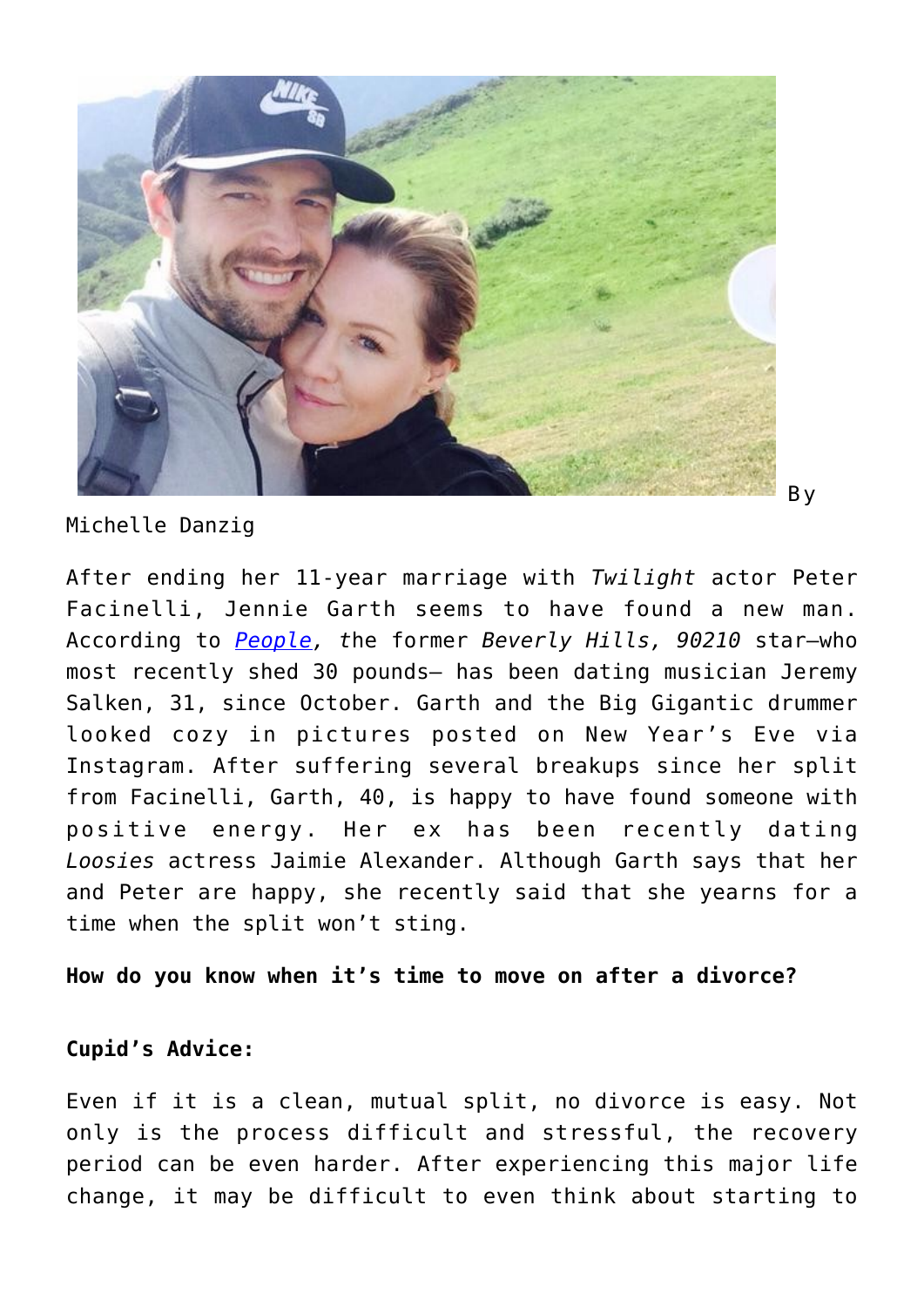dating. Maybe you haven't dated in years and the whole online dating thing sparks your nerves. Maybe the divorce was messy and you just aren't emotionally ready for someone else. Whatever the case, there are plenty of ways to determine if you are ready to move on:

**1. You don't think about your ex anymore**: You may find over time that you move from thinking about your ex every hour, to every day, to every week. Slowly, you discover that negative thoughts surrounding your ex and your divorce no longer consume your thoughts. This is a major sign that your heart and mind are opening up to the idea of meeting someone new.

**2. You have an excellent sense of self:** A marriage or longterm relationship can cause both partners to lose sight of who they are as an individual. After spending so much time as a couple, it may take some time to figure out who you are again. If you have established a happy and successful single life after a divorce, and you truly believe you are content with who you are as an individual, you are ready to open up to new people. Who knows, after discovering who you truly are, like Jennie Garth, you may find that you want someone or something completely different.

**3. You have the time:** It may be hard to recall, but dating is extremely time and mind-consuming. It is extremely rare to find someone after going on one date, so anticipate needing some time to devote to the process. Although online dating is extremely convenient, creating a profile and sorting through multiple matches can be time-consuming. Who you begin a relationship with and incorporate into your life is an important thing, make sure you take the time to do it right.

**How did you know you were ready to move on after your divorce? Share below.**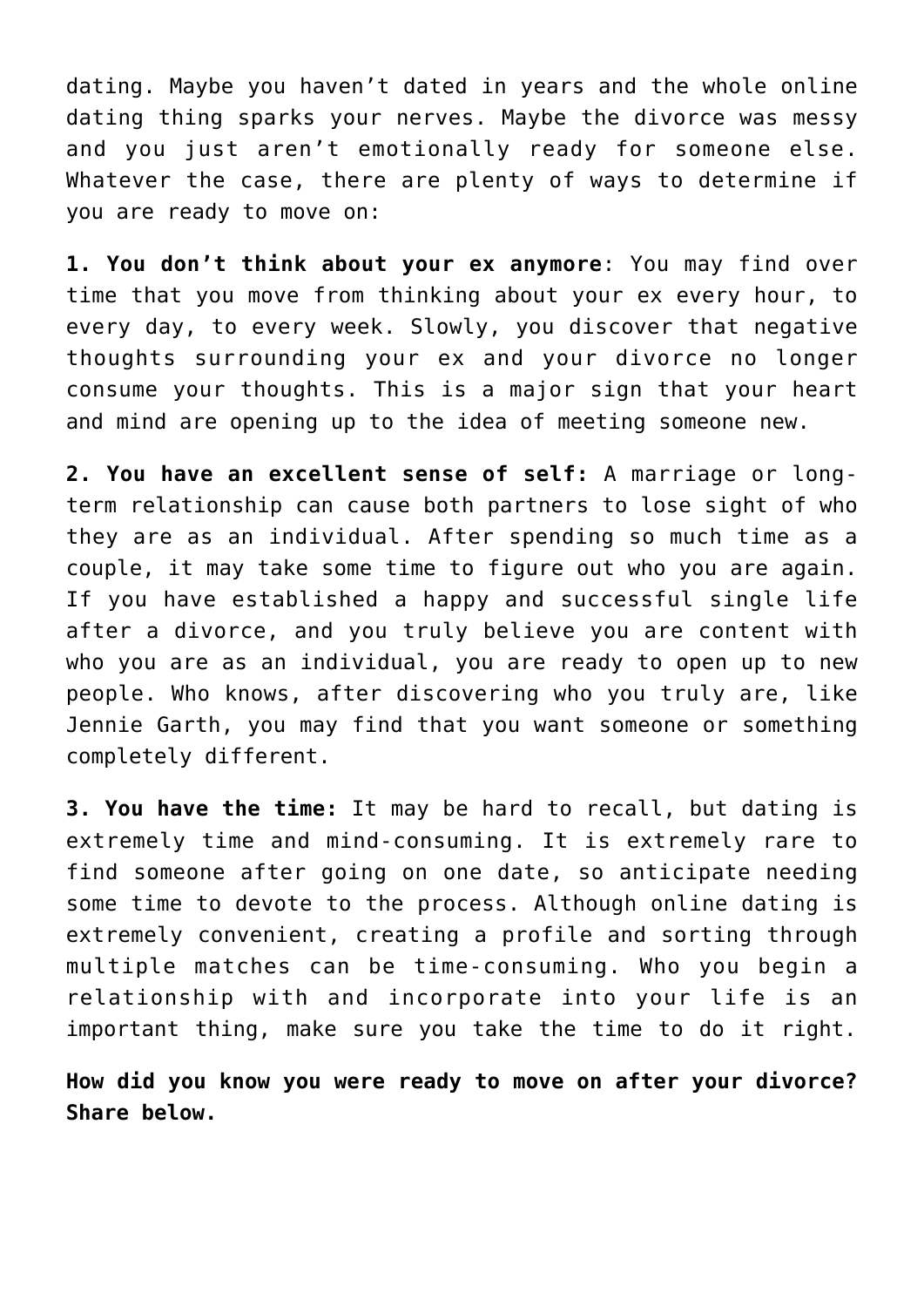## **[Falling Out of Love and Back](https://cupidspulse.com/43585/falling-out-love-back-into-life/) [into Life](https://cupidspulse.com/43585/falling-out-love-back-into-life/)**



Kimberly James

With the recent announcement of Bethenny Frankel and Jason Hoppy's marriage coming to an end, "soon-to-be divorced" becomes their current relationship status. This transition period of deciding to no longer be together to a finalized divorce can be a lengthy and emotional time period. Similar to the limbo period between heaven and hell, the waiting for closure can create a place of purgatory for even the strongest of people.

It would be very easy to spend this time in mourning for the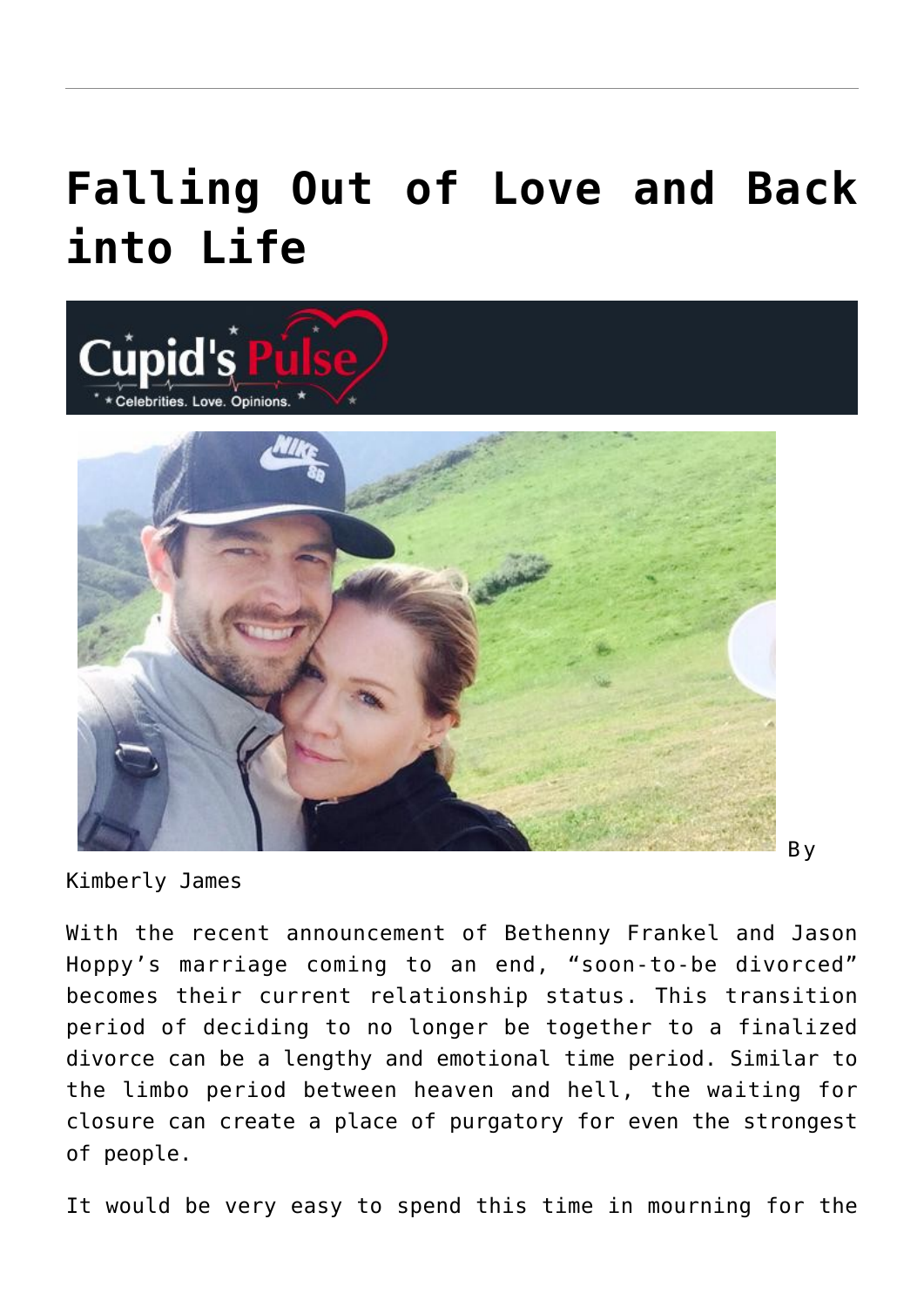death of a relationship. Although this is a normal and healthy process to acknowledge the ending, it's also a time to recognize a new beginning. This time can be used for selfimprovement and re-evaluation. Although painful and unexpected, Jennie Garth used the transition time before her divorce to Peter Facinelli finalized to focus on her children, new work projects and on improving her health and fitness. Finding healthy outlets to transfer emotions to is not only beneficial to healing, it's a way to reconnect with life.

While falling out of love, there are various ways to start the process of falling back into life:

### **Related:** [Top 5 Reasons Why Women Fall Out of Love](http://cupidspulse.com/top-five-reasons-why-women-fall-out-of-love/)

1) **Connect.** Spend time with friends and family members who will support you and the decision that is being made. Being around others who have your best interest at heart can help you draw love and support from them. They can pick you up when you are feeling down.

2) **Involve.** Get involved with other parts of your life that you may have been neglecting. Become more active in your children's activities, do an early spring cleaning on your house or pick up a new hobby. Becoming active in the things that bring you joy will bring more happiness into your life.

**Related:** [Fishing for Mr. Right – Types of Guys to Throw Back](http://cupidspulse.com/fishing-mr-right-types-of-guys-to-throw-back/)

3) **Exercise.** It can be as simple as a daily 3 mile walk or as challenging as preparing for an upcoming marathon. Exercise is a stress reducer and naturally increases endorphins, the feel good brain chemical associated with happiness. Get your body moving and you will be start feeling better, one step at a time.

4) **Plan.** Envision and begin to design how you want your life to look a year from now. Create a vision board or start a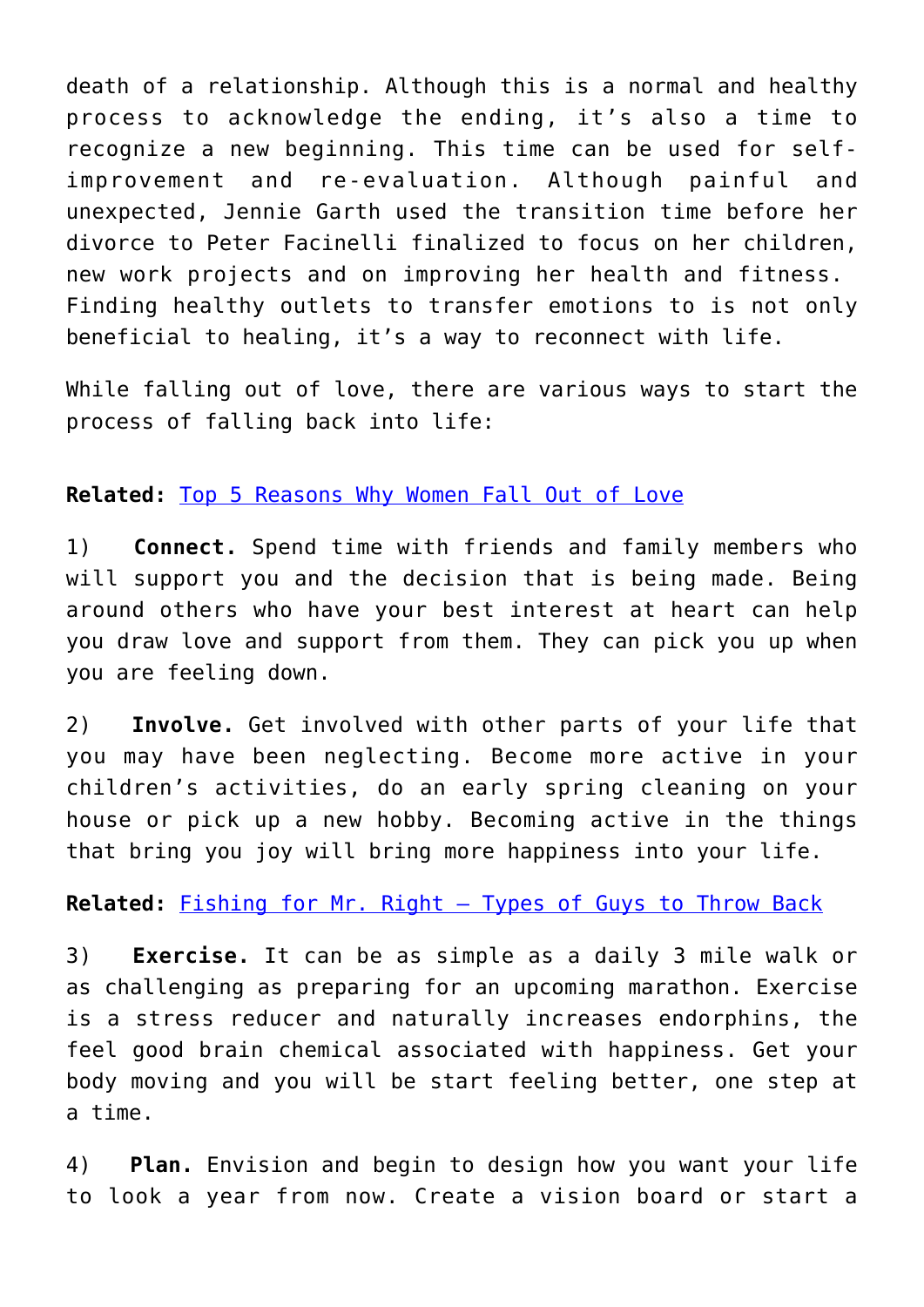journal. Plot out how you want your life to be and move in the direction of making those new dreams come true.

The end of a relationship is also the start of a new beginning. By embracing the "what could be" with positivity and grace, you are allowing yourself a gentle compassion and kindness needed as you go from one stage of your life to the next.

*Kimberly James is the Founder and a MatchMaster for FindYourPlusOne.com, an online dating and matchmaking service for members in the United States and Canada. Visit www.findyourplusone.com/advice for more dating advice and tips. Follow twitter.com/findyourplusone for daily updates.* 

# **[Jennie Garth Says Looks](https://cupidspulse.com/43399/jennie-garth-says-looks-not-important-anymore-dating/) [Aren't Important to Her](https://cupidspulse.com/43399/jennie-garth-says-looks-not-important-anymore-dating/) [Anymore With Dating](https://cupidspulse.com/43399/jennie-garth-says-looks-not-important-anymore-dating/)**

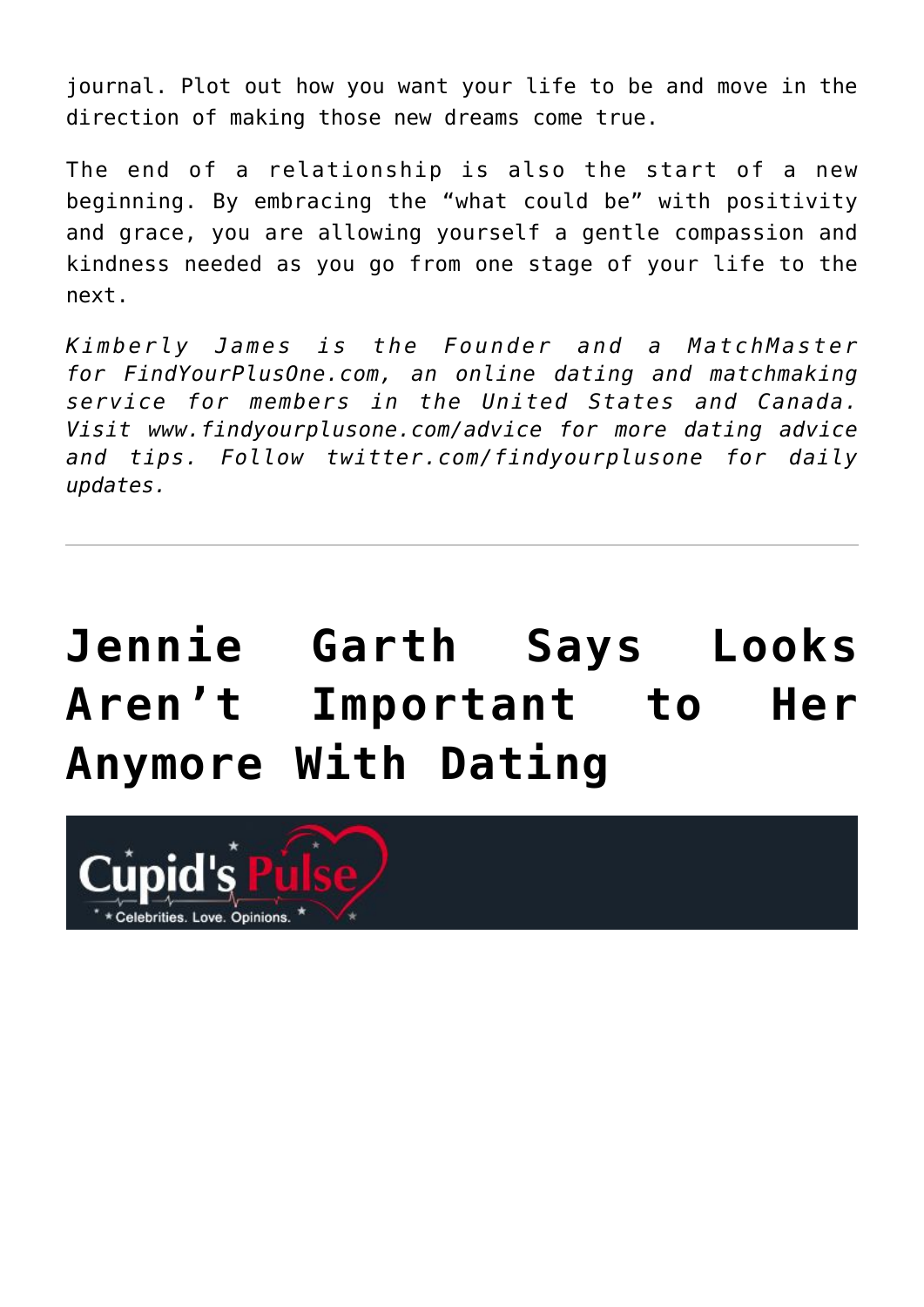

Nic Baird

Actress Jennie Garth is back in the dating game and says "looks aren't important," *[People](http://www.people.com/people/article/0,,20660836,00.html)* reports. The 90210 alumna split from husband Peter Facinelli in March. "When I'm in excruciating pain, like with what I've been through with my breakup and that grief and loss that's just immobilizing, it helps to remember that it only lasts for 13 to 15 minutes, max," she told *Health* it its January issue. What is Garth looking for now? "I like positive energy."

**How do you know when you're being too picky about looks in the dating world?**

#### **Cupid's Advice:**

There are a lot of fish in the sea. Some of them are weird, some of them are smelly, and some will explode from the pressure if they ever surface. If you get a bit, don't let unreasonable standards jeopardize a quality catch. These are signs you might be being too picky in the dating world:

**1. You overlook qualities:** If you find other people appreciating qualities about your partner you hadn't noticed,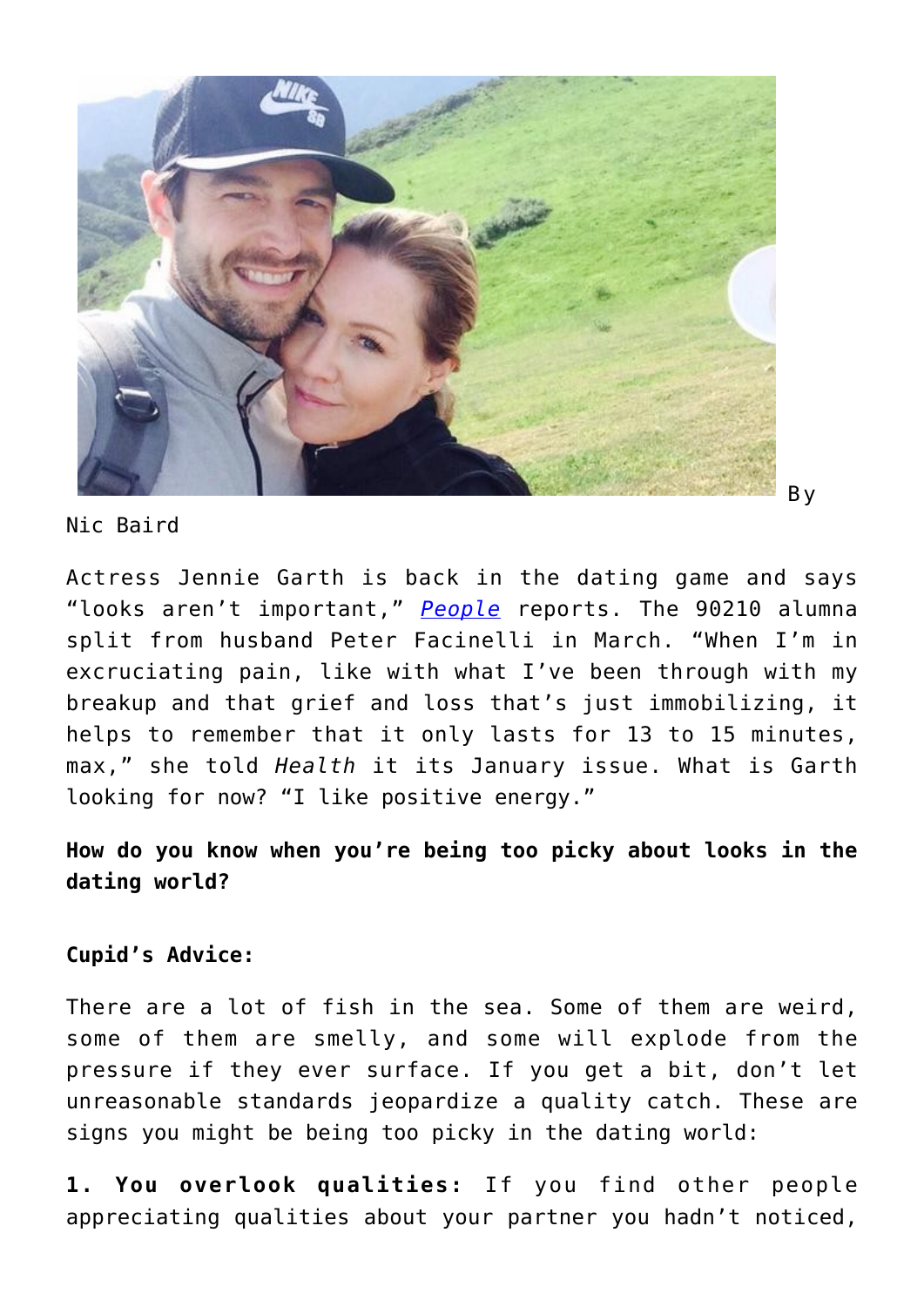maybe you're not looking at them hard enough. Be sure you don't take any part of them for granted. Part of being happy in relationships is knowing when you have a good thing.

**2. You focus on a few faults:** If you're having second thoughts, make sure to ask yourself if a reasonable person would look at your date the same way. You could be nitpicking on a few detractors that you won't even notice after becoming more comfortable with this person.

**3. You expect acceptance:** If you're simultaneously hung up on trivial aspects of your partner and unable to appreciate their appeal, maybe they're not the right one for you. However, it could be you hold yourself to a lower standard. Especially if you're going to be shallow, there's a limit to just how shallow you can afford to be.

**Have you ever been too picky when dating? Share your experiences below!**

# **[Jennie Garth and Peter](https://cupidspulse.com/41304/jennie-garth-peter-facinelli-split-holidays-daughters/) [Facinelli Will Split Holidays](https://cupidspulse.com/41304/jennie-garth-peter-facinelli-split-holidays-daughters/) [with Daughters](https://cupidspulse.com/41304/jennie-garth-peter-facinelli-split-holidays-daughters/)**

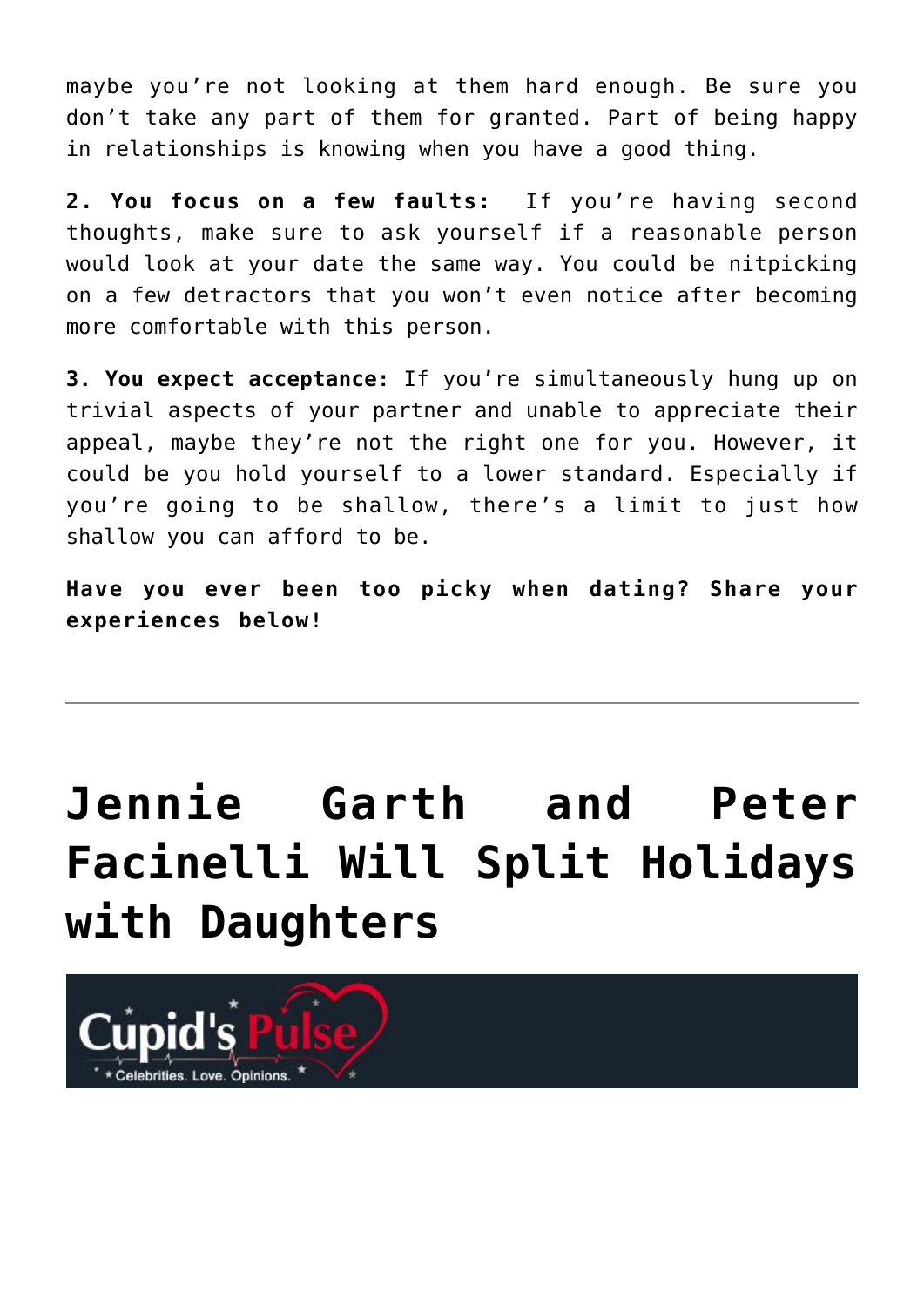

Nicole Weintraub

With Thanksgiving right around the corner, Jennie Garth will be celebrating solo while her daughters are with ex Peter Facinelli, according to *[UsMagazine.com](http://www.usmagazine.com/celebrity-news/news/jennie-garth-peter-facinelli-splitting-holidays-with-daughters-20121411)*. Garth and Facinelli are currently separated but have yet to finalize their divorce after eleven years of marriage. This is the couples' first shared holiday in the sense that they will be splitting the girls up between families for the holidays. Facinelli has Thanksgiving, but Garth has the three girls for Christmas time. Though her children will not be with her for the actual holiday, Garth plans on celebrating with her daughters on Saturday while spending the day of with some friends. Garth and Facinelli split back in March and have yet to finalize the details of their divorce, but are "hammering out the details" according to Garth.

**What are some ways to keep your children happy during the holidays post-split?**

**Cupid's Advice:**

Divorce can be difficult, especially on kids around the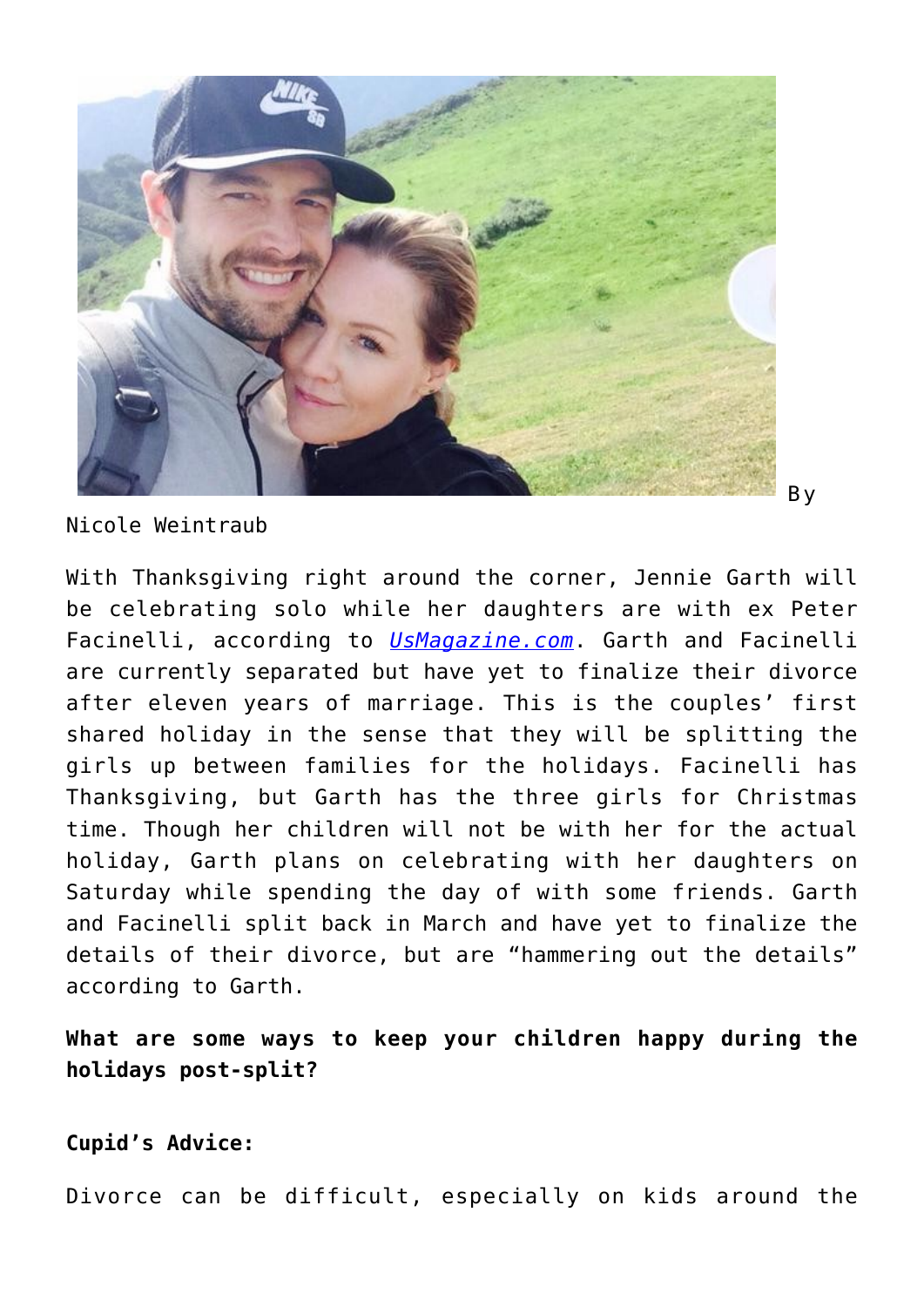holidays. Here are some pointers on how to keep your kids cheerful during the holidays after a split:

**1. Come together:** If possible, spend the holidays together as a large family. Even though you are no longer with your partner, the two of you can set aside your differences for the sake of your children. If you are doing as Garth and Facinelli, celebrate the holiday with your kids on a different day.

**2. Put on a brave face:** If the split is fresh, don't let your kids see you upset. If they see you being down in the dumps, they will follow suit. Children repeat what is modeled to them.

**3. Follow through with traditions:** Just because you are no longer one big happy family does not mean that you cannot continue with your holiday traditions. Kids crave normalcy and routine after a sudden split.

**What are some ways you would cheer your kids up during the holidays? Share your ideas with us.**

## **[Jennie Garth and Peter](https://cupidspulse.com/41194/jennie-garth-peter-facinelli-exes-daughter-soccer-game/) [Facinelli Reunite for](https://cupidspulse.com/41194/jennie-garth-peter-facinelli-exes-daughter-soccer-game/) [Daughter's Soccer Game](https://cupidspulse.com/41194/jennie-garth-peter-facinelli-exes-daughter-soccer-game/)**

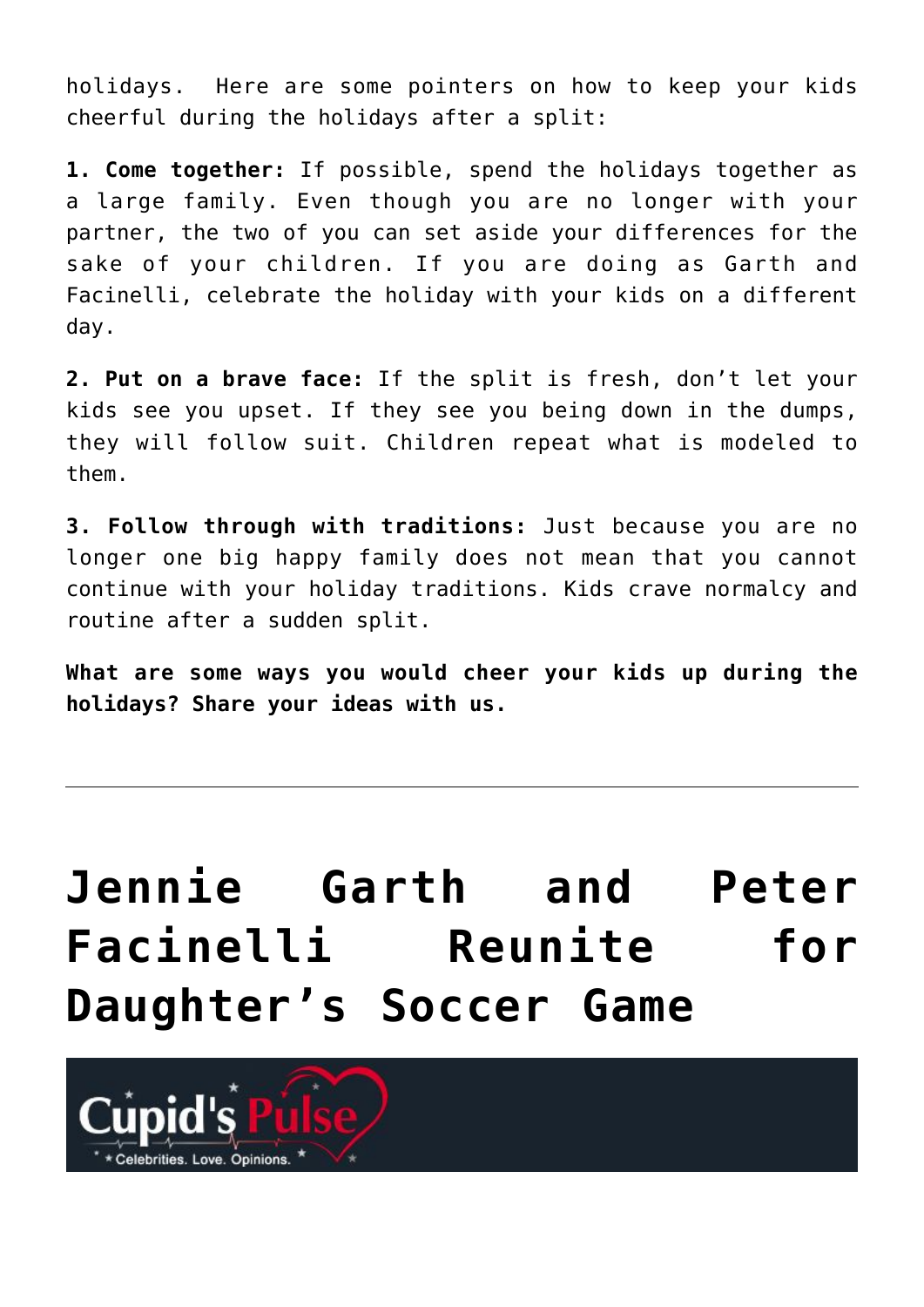

Nic Baird

Despite announcing their split in March, actress Jennie Garth and actor Peter Facinelli came together Saturday to support their daughter at a soccer game, *[People](http://www.people.com/people/article/0,,20647122,00.html)* reports. After 11 years of marriage, they could still cheer together for their 6-year-old daughter Fiona. The former couple were joined by their other daughters, Luca, 15, and Lola, 9. Both have said the other is a great parent. "Co-parenting takes two great parents to put their differences aside and focus on the children," Facinelli, the former *Twilight* star, said last month.

**How do you remain civil post-divorce for the sake of your children?**

### **Cupid's Advice:**

"Monkey see, monkey do" is the ancient mantra for child rearing. If you want to protect your children from painful endings to their relationships, it's crucial you put your best foot forward. Here are some tips:

**1. Never show children aggression towards your ex:** Regardless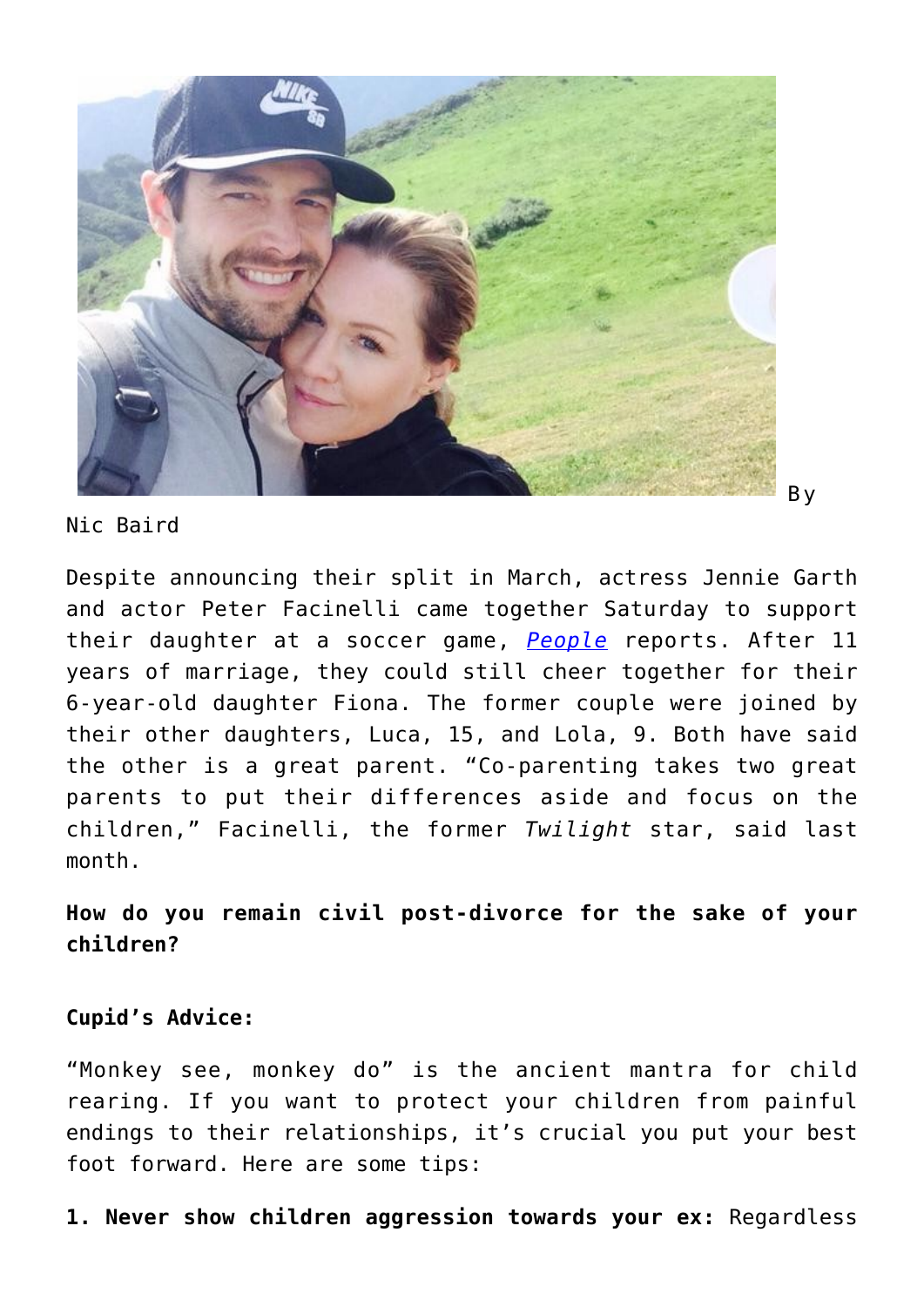of how badly your partner messed up, there's no reason your children should be further victims of the situation. Never show hostility or bitterness towards their other parent. If they have two parents at each others' throats, then what was the point of the divorce? You're setting them up to think that this broken family is the model for their future.

**2. Maintain parenting partnership:** Your kids will understand that family is forever, and parents have to prioritize their children, only if you keep a united front with your ex. This means that you discuss parenting issues together, and always bring back the same ruling to your child. If there are different rules home to home, favouritism and confusion will plague your family. It's important your kids have both parents active in their life. Don't try and push your ex away from their children.

**3. Discuss emotional subjects in private:** Emotions are irrational, and your feelings can spill out within earshot of your offspring if you're not careful. Make sure you avoid topics that can trigger confrontation when your children are around. Maybe these subjects do warrant discussion with your ex, but make sure you know the right time and place. Turning up the radio is not a solution.

**How have you accomodated your children in your divorce? Share your experiences below!**

### **[Jennie Garth Holds Hands With](https://cupidspulse.com/36932/jennie-garth-holds-hands-new-man-noah-abrams/) [New Man Noah Abrams](https://cupidspulse.com/36932/jennie-garth-holds-hands-new-man-noah-abrams/)**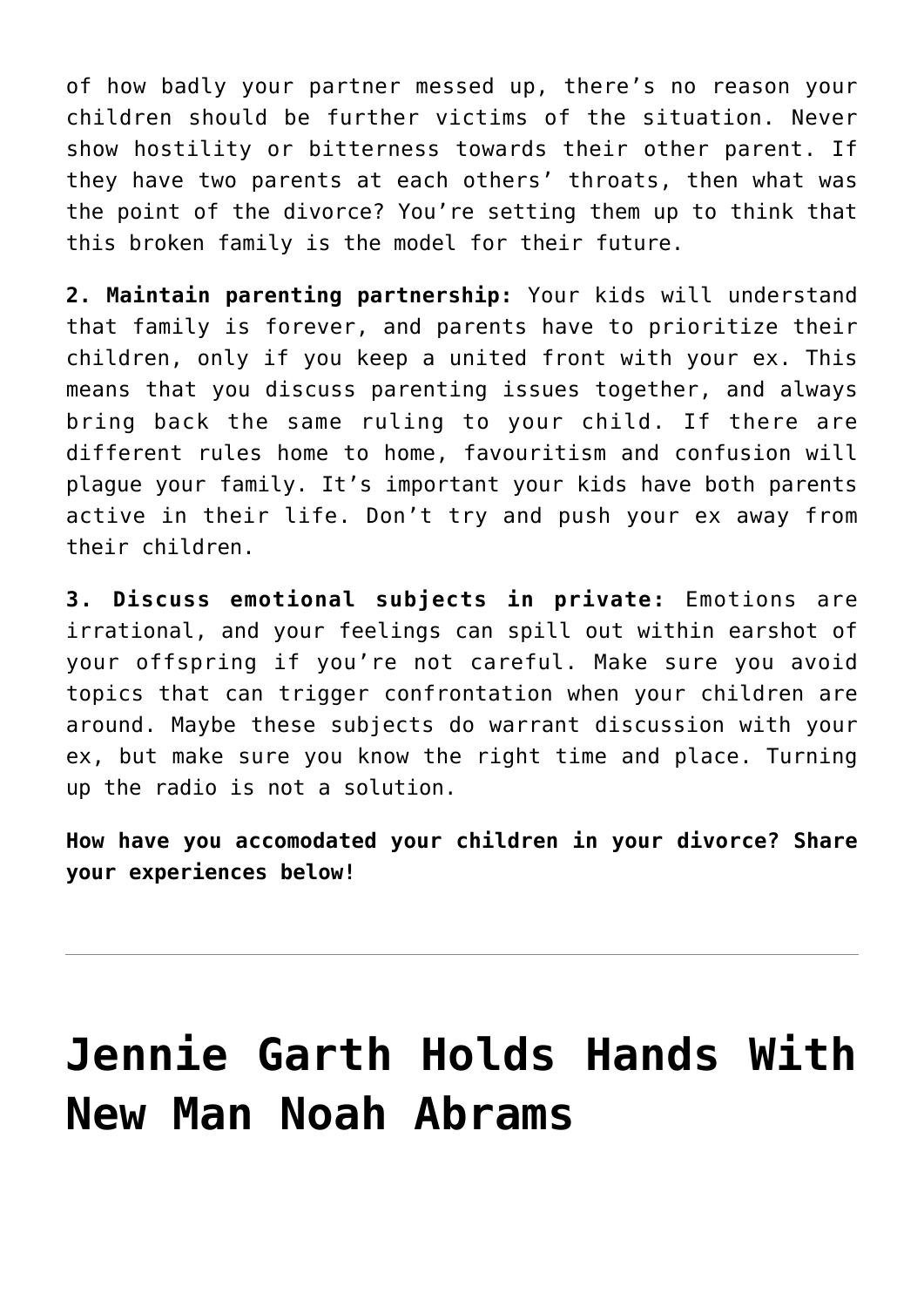



Not

only has Jennie Garth surprised us with her hot new figure, but sources confirm to *[UsMagazine.com](http://www.usmagazine.com/celebrity-news/news/pic-jennie-garth-holds-hands-with-new-man-noah-abrams-2012168)* that the *Beverly Hills, 90210* actress now has a new man, too. Photographer Noah Abrams and the slimmed-down blonde were spotted with fingers laced while strolling through L.A. The twosome "isn't looking to get into anything too serious too fast," but a friend said that Jennie "is happier than ever," which is good progress since the star's 11-year marriage to actor Peter Facinelli ended back in March.

**How do you know when it's time to move on after a divorce?**

#### **Cupid's Advice:**

Everyone moves on from heartbreak in his or her own, personal way. It's a journey that's difficult and unique to each person, especially someone who's coming back from a divorce:

**1.You've had time to heal:** Just because you decide you no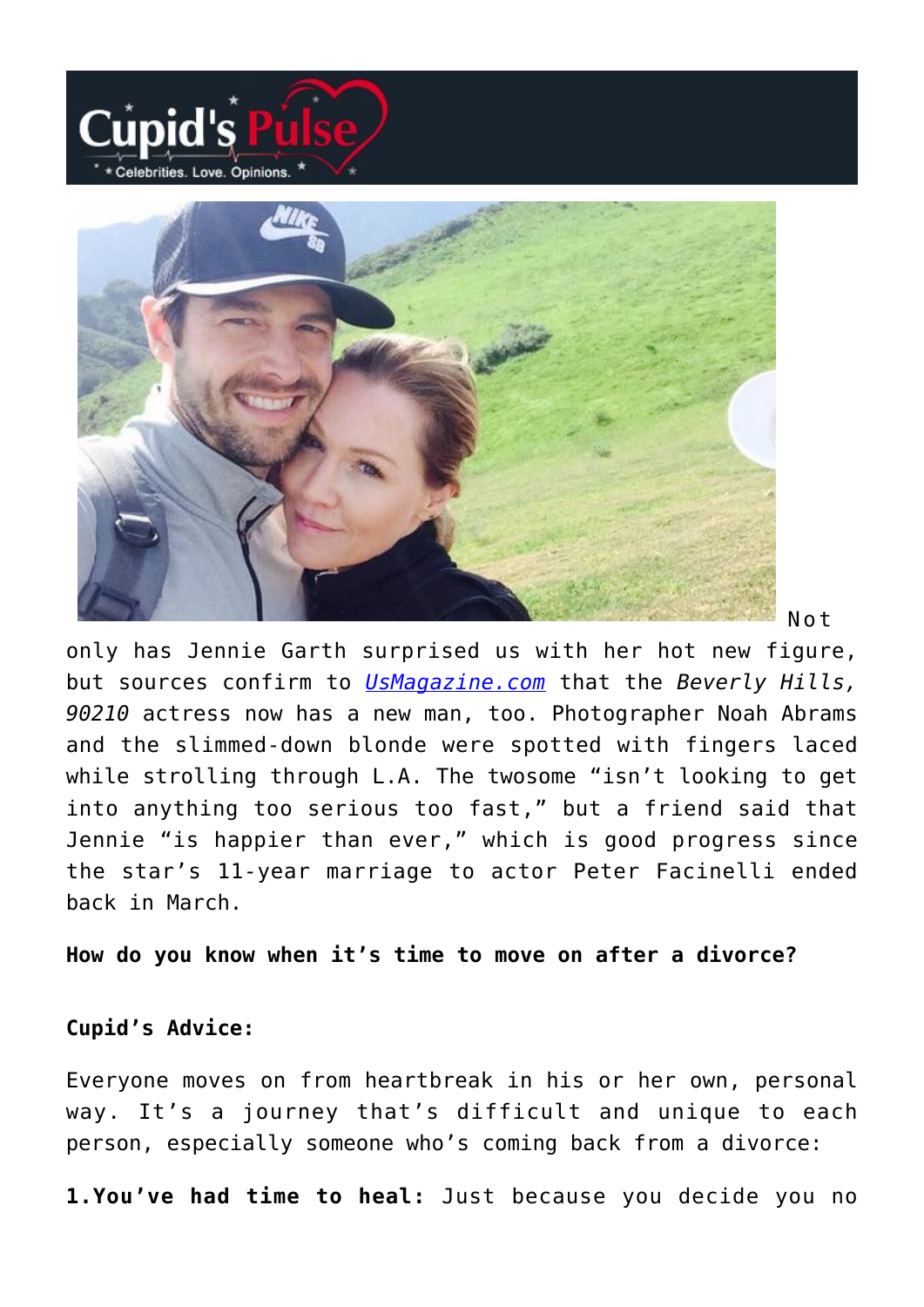longer want to feel pain, doesn't mean that you've taken the time to actually feel better. Whether it's therapy or you've seriously worked towards making yourself happy, you may find it easier to begin dating.

**2.You're not still in love:** Marriages end for all sorts of reasons but it's going to be difficult to move on if you're not over you ex. This may be easier for those who have fell out of love with their significant other before divorce, but in any case, in order to move on it's essential to have let go of your past lover first.

**3.You want to be happy:** Some take a longer time feeling sorry for themselves than others, so once you decide that you owe it to yourself to be happy again, you know it's time to start dating, slowly of course.

**When do you know it's time to move on from divorce? Share below.**

## **[Jennie Garth Is Dating 'With](https://cupidspulse.com/36567/jennie-garth-dating-training-wheels/) [Training Wheels'](https://cupidspulse.com/36567/jennie-garth-dating-training-wheels/)**

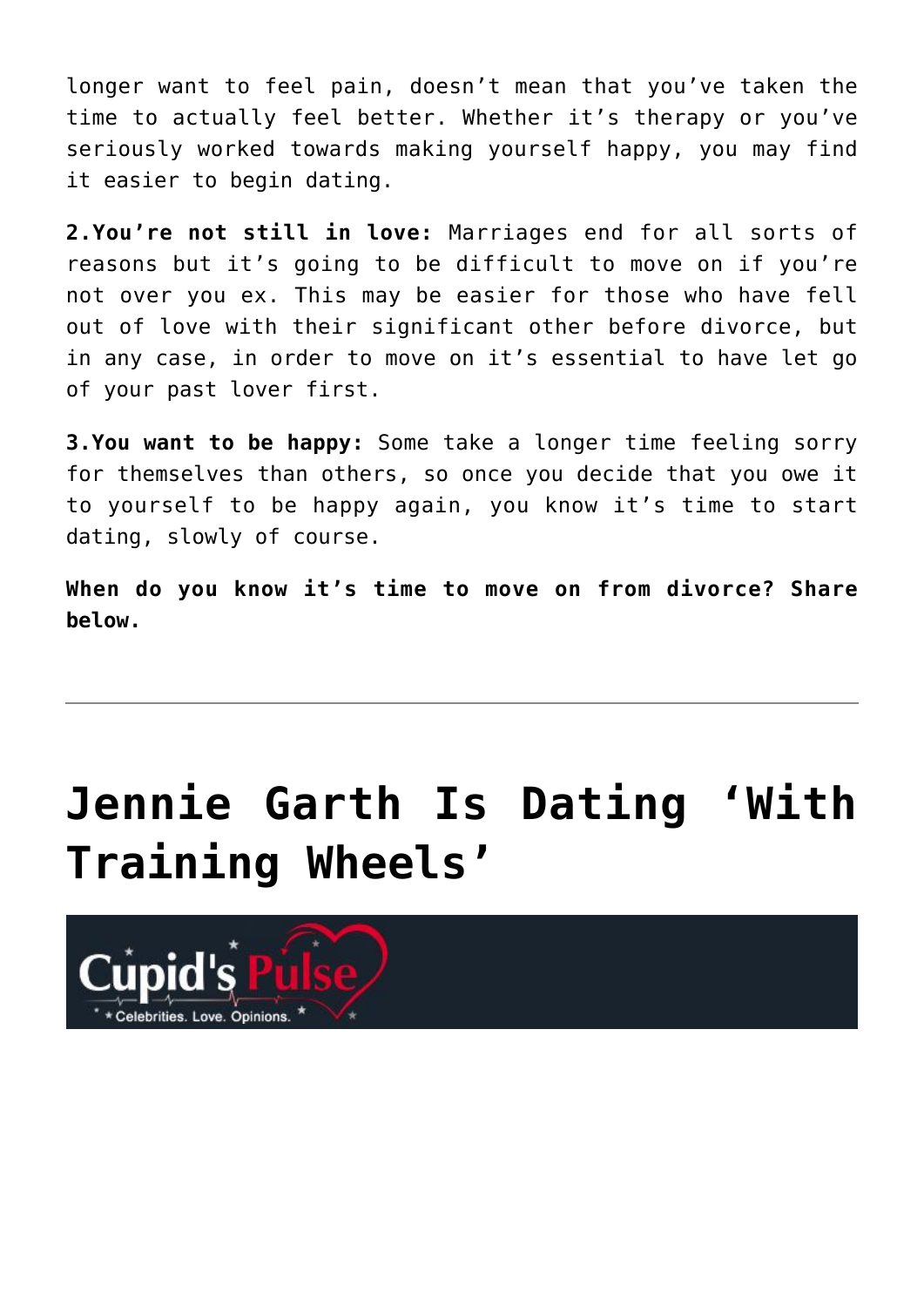

Jenni

e Garth is embracing the single life. After splitting with her husband of 11 years, Peter Facinelli, in March, she's dating with "training wheels," according to *[UsMagazine.com](http://www.usmagazine.com/celebrity-news/news/jennie-garth-is-dating-with-training-wheels-on-post-split-201288)*. Garth was most recently seen in May on a romantic dinner date with HGTV star Antonio Ballatore.

**How do you get back into the dating pool after a divorce?**

### **Cupid's Advice:**

Getting back into dating is tough, especially after a divorce. Here are some ways to get back into the dating pool after a split:

**1. Take your time:** There's no need to rush yourself into a relationship, especially after a tough split. Get back into dating once you know you're ready.

**2. Find yourself:** Any breakup will leave you doubting yourself and feeling insecure. Take some time to get to know yourself and be comfortable with who you are before you go looking for someone else.

**3. Have fun:** Take chances this time around, and don't hold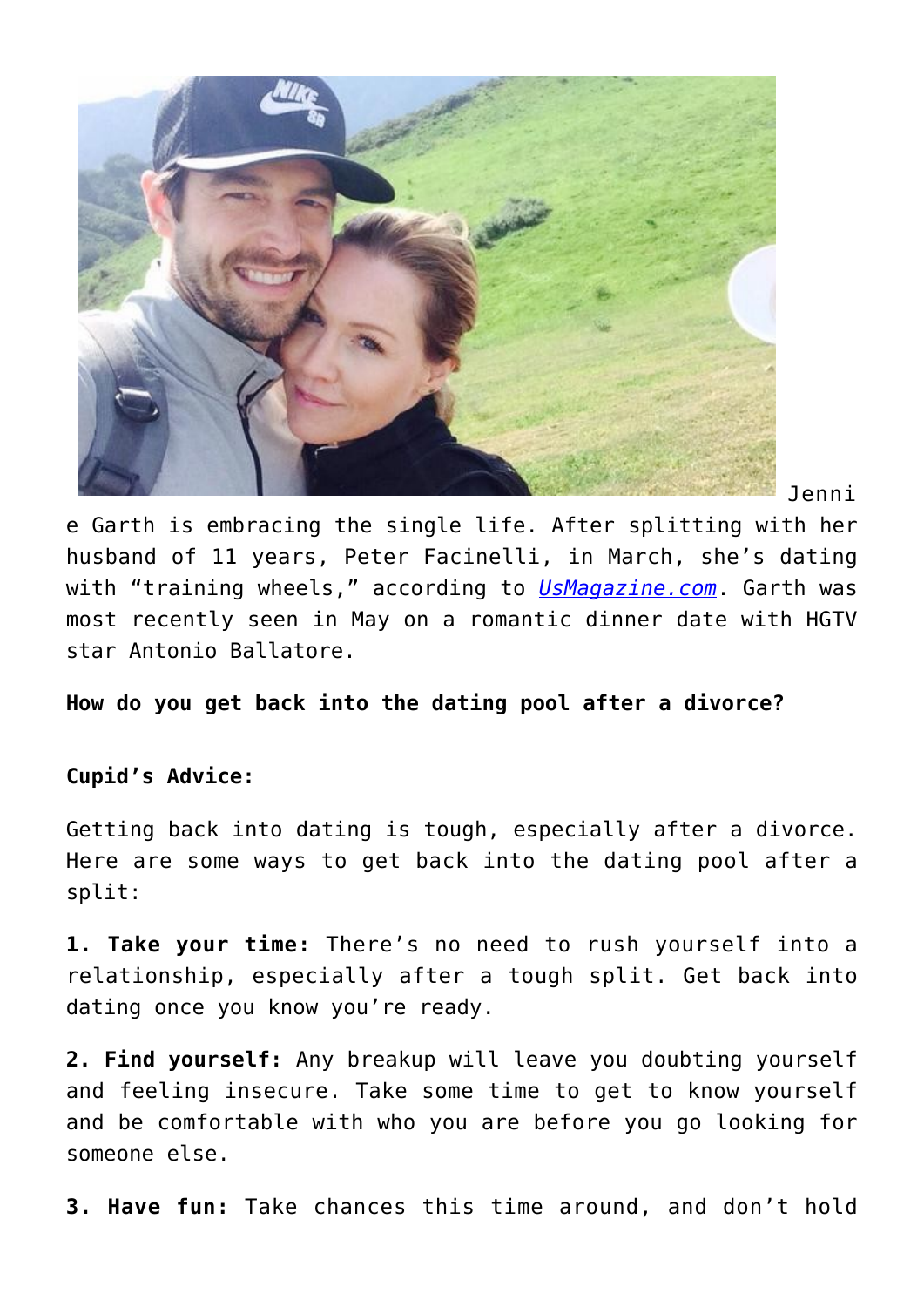yourself back from having the time of your life in the single world.

**What are some ways to get back into the dating pool after a divorce? Comment below and let us know.**

## **[Relationship Rescue: 7 Steps](https://cupidspulse.com/30978/relationship-rescue-7-steps-to-take-before-divorcing/) [to Take Before Divorcing](https://cupidspulse.com/30978/relationship-rescue-7-steps-to-take-before-divorcing/)**



Tristan Coopersmith

Picture this: You are at the altar, on the brink of saying "I do" to your hunky fiancé. Your designer dress is stunning. The weather is perfect. You've never had a better hair day. It all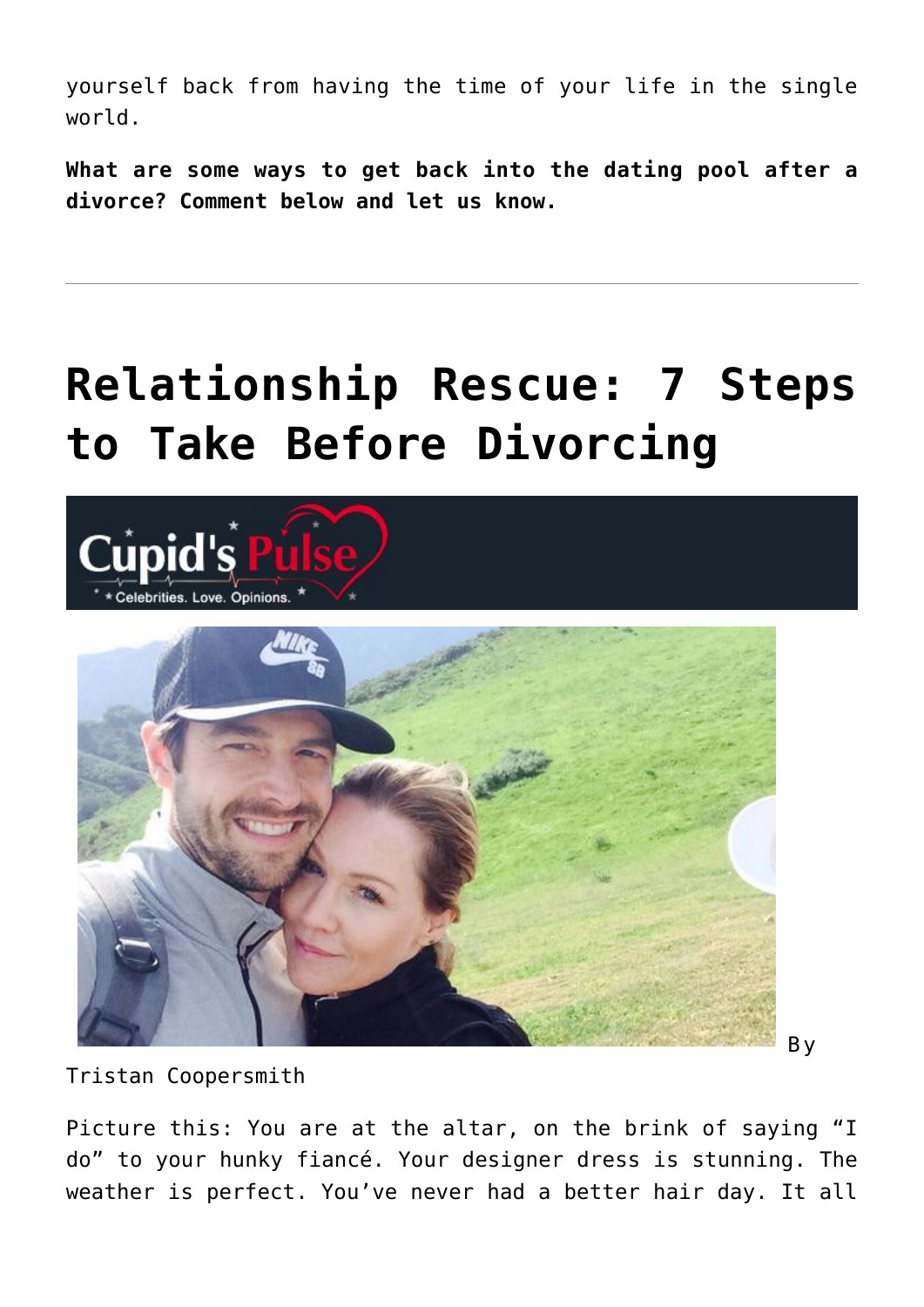seems so dreamy until the officiant tweaks the vows a bit instead saying, "til death do you part or you aren't willing to work on your marriage anymore." Naturally, you'd be awestruck. After all, such words certainly don't channel those fairytale wedding fantasies. The fact though is that most marriages don't end with one spouse six feet under; they dissolve because couples often try to rescue their relationship after the chance of survival window has closed.

Take Jennie Garth (our beloved Kelly from the original *90210*) and Peter Facinelli (the grown up *Twilight* hunk*)* for example. Together nearly TWO decades, this couple recently called it quits, reportedly after trying to work on their marriage. But as any marriage counselor will tell you, working on it may not be enough, especially if that work begins too late. So what's a couple in marriage distress to do? Before you say, "I don't anymore," follow these steps for a promising road to relationship rescue:

**1. Accept that you've got issues… big ones.** Just like in recovery programs, denial is not option if you want to see a brighter day. Challenges must be faced head on, recognizing that they won't just magically evaporate one day, but rather they must be worked through and seen as opportunities to grow.

**Related:** [Kim Kardashian's Divorce – A Reminder About](http://cupidspulse.com/kim-kardashian-divorce-reminder-relationship-mistakes-avoid-kris-humphries-marriage-split-breakup/) [Relationship Mistakes to Avoid](http://cupidspulse.com/kim-kardashian-divorce-reminder-relationship-mistakes-avoid-kris-humphries-marriage-split-breakup/)

**2. Communicate.** Chances are if you are strutting down divorce road, you've likely ceased communication, or at least communication of the healthy kind. Decide now, today that you will work diligently to express yourself clearly and respectfully, and that you will listen with a loving heart and open mind.

**3. Nurture your relationship.** Great marriages take a lot of deliberate TLC. Love fades when spouses don't routinely invest in each other. Daily tune-ups can point a broken relationship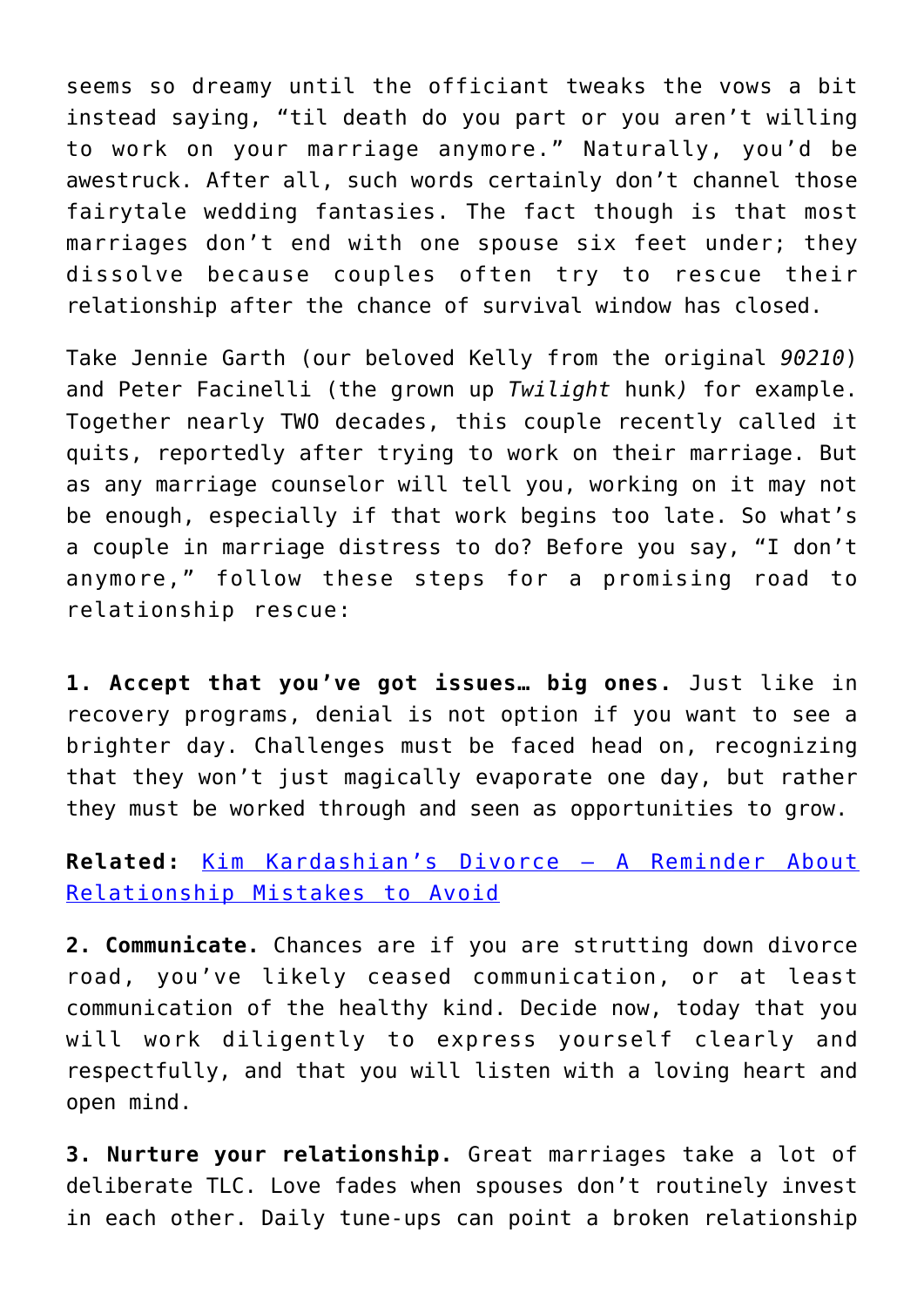towards the path of healing. Try simple gestures like compliments, words of appreciation and intimate touch.

**Related:** [Newlywed 911 – Protecting Young Marriages](http://cupidspulse.com/newlywed-911-protecting-young-marriages/)

**4. Get help.** Marriage counseling can work wonders, if you strike while the marriage iron is hot. Seek a counselor who you have chemistry with and who's philosophies and methods align with you. According to Pepperdine University Professor of Marriage and Family Therapy's Mario DiSalvo, "Marriage counseling is usually unsuccessful due to couples seeking help six years too late," so don't wait!

**5. Set goals.** Without meaningful goals, any partnership will struggle and eventually fizzle. When it comes to a marriage, goals help couples get on the same page about the present and provide a roadmap for the future. Such goals can be co-created by a marriage therapist. They should be measurable and hold both parties accountable for their success. Be sure when developing goals that you acknowledge stepping stone successes along the way, and celebrate them!

**6. Build a support circle.** Turn towards trusted friends and better yet, couples who's marriages you admire, for support. When the going gets rough, enlist such sources to help you stay strong, focused and positive.

**7. Take a trip down memory lane.** Re-reading your vows, visiting the scene of your first date, or reenacting your proposal, all offer rich reminders as to why you got married in the first place. Oftentimes life can get in the way of love but a simple reminder of how and why you ended up together in the first place can do a relationship wonders.

*Tristan Coopersmith works one-on-one, in groups, through ecourses, in workshops and taking listener calls on-air to uncover people's blocks to guide them towards healthy, fulfilling, sustainable, relationships through designing personal plans for success.*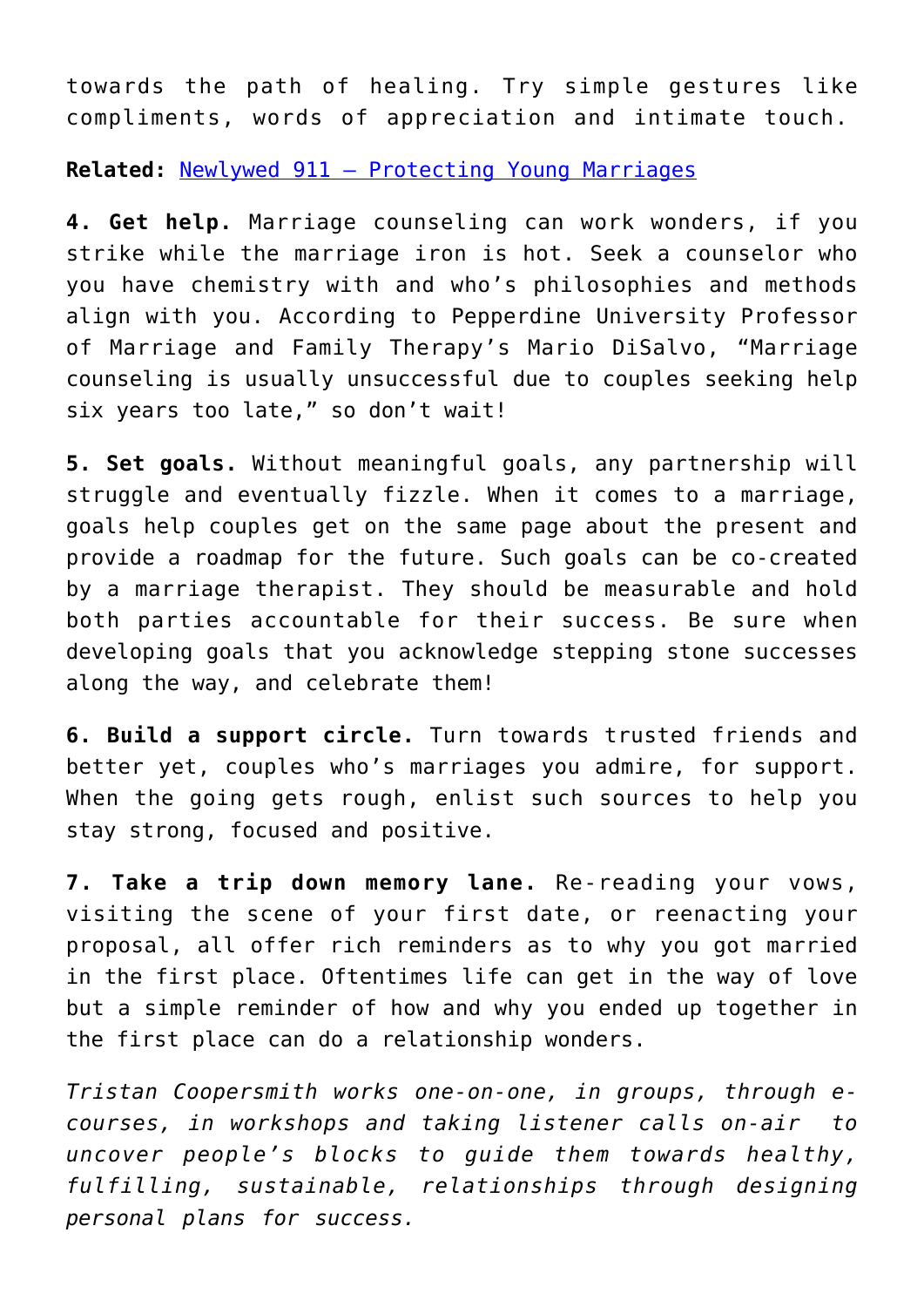## **[Jennie Garth Says Farm](https://cupidspulse.com/30580/jennie-garth-says-farm-animals-help-her-cope-with-divorce/) [Animals Help Her Cope with](https://cupidspulse.com/30580/jennie-garth-says-farm-animals-help-her-cope-with-divorce/) [Divorce](https://cupidspulse.com/30580/jennie-garth-says-farm-animals-help-her-cope-with-divorce/)**





Jenni

e Garth is dealing with a divorce from her ex-husband Peter Facinelli in a new way. According to *[People](http://www.peoplepets.com/people/pets)*, four dogs, two goats, five cats, two miniature horses and a pig are helping her cope. "Having all these animals fills a void for me because I'm kind of going through a rough time right now. The animals give you unconditional love, and that feels good," Garth said on the premier of her new show *Jennie Garth: A Little Bit Country.* "I think that my animals give me a sense of like relief, like they make me feel like none of that other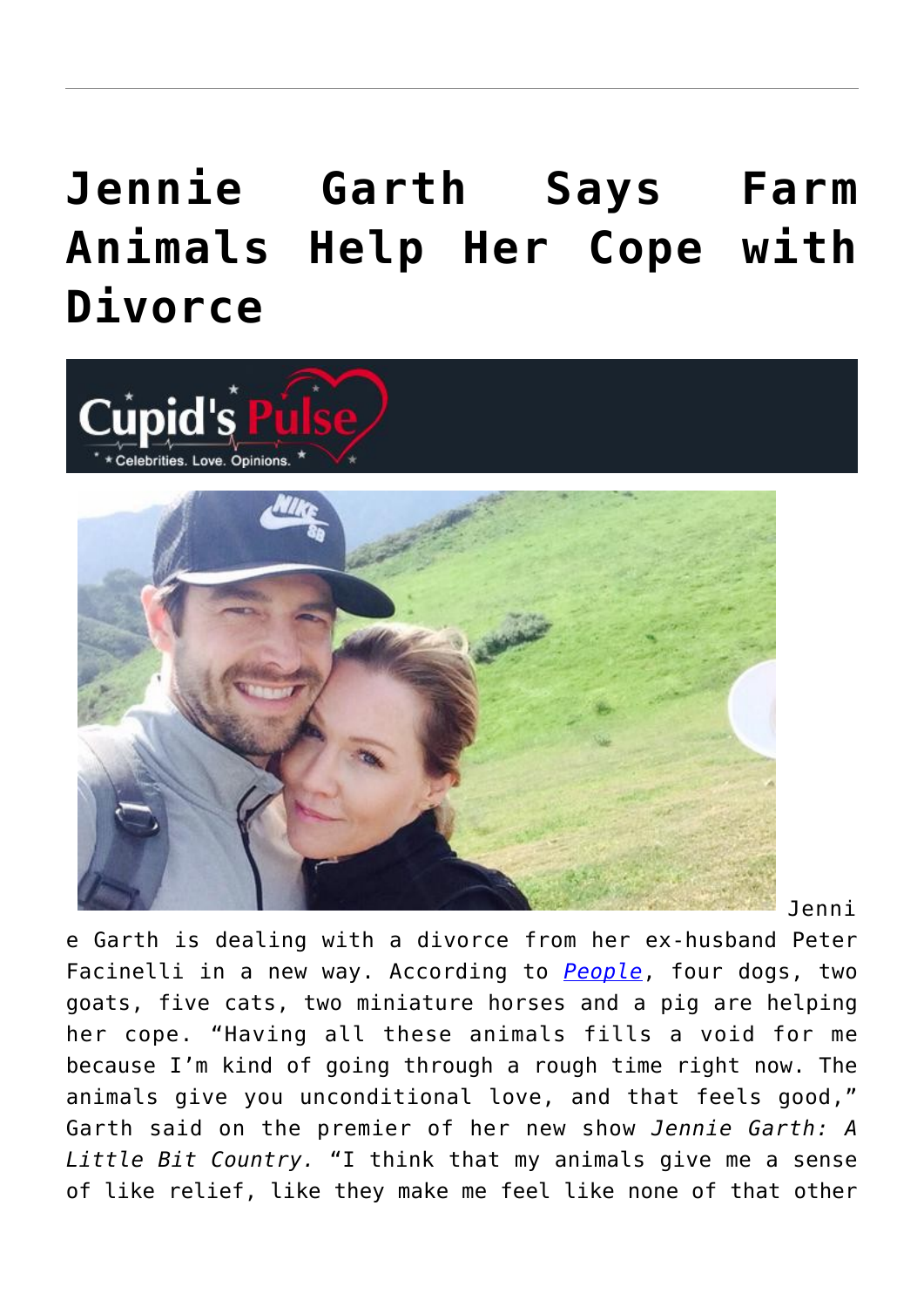bull matters," Garth told her assistant. Garth's slow, paced country lifestyle is just what she needs to get back on her feet after her break-up.

**How can pets help you cope with a split?**

#### **Cupid's Advice:**

Dealing with a split is always difficult. Here are some tips on how your pets can help the healing process go more smoothly:

**1. You always have a companion:** Your cat will love you unconditionally. With or without your ex, you will always have your pet around to make you feel better. Try snuggling up on the couch and watch your favorite movie.

**2. Occupied attention:** Taking care of your pet will keep your mind off your recent breakup. Give your dog an extra walk during the day instead of chatting with your ex. Your dog will love you for it.

**3. Pick up a new beau:** Walking your dog around the neighborhood could even lead you to meeting someone new.

**How did your pet help you cope with your split? Share your stories below.**

# **[Peter Facinelli Speaks Out](https://cupidspulse.com/29788/peter-facinelli-speaks-out-split-ex-jennie-garth/) [About Split with Jennie Garth](https://cupidspulse.com/29788/peter-facinelli-speaks-out-split-ex-jennie-garth/)**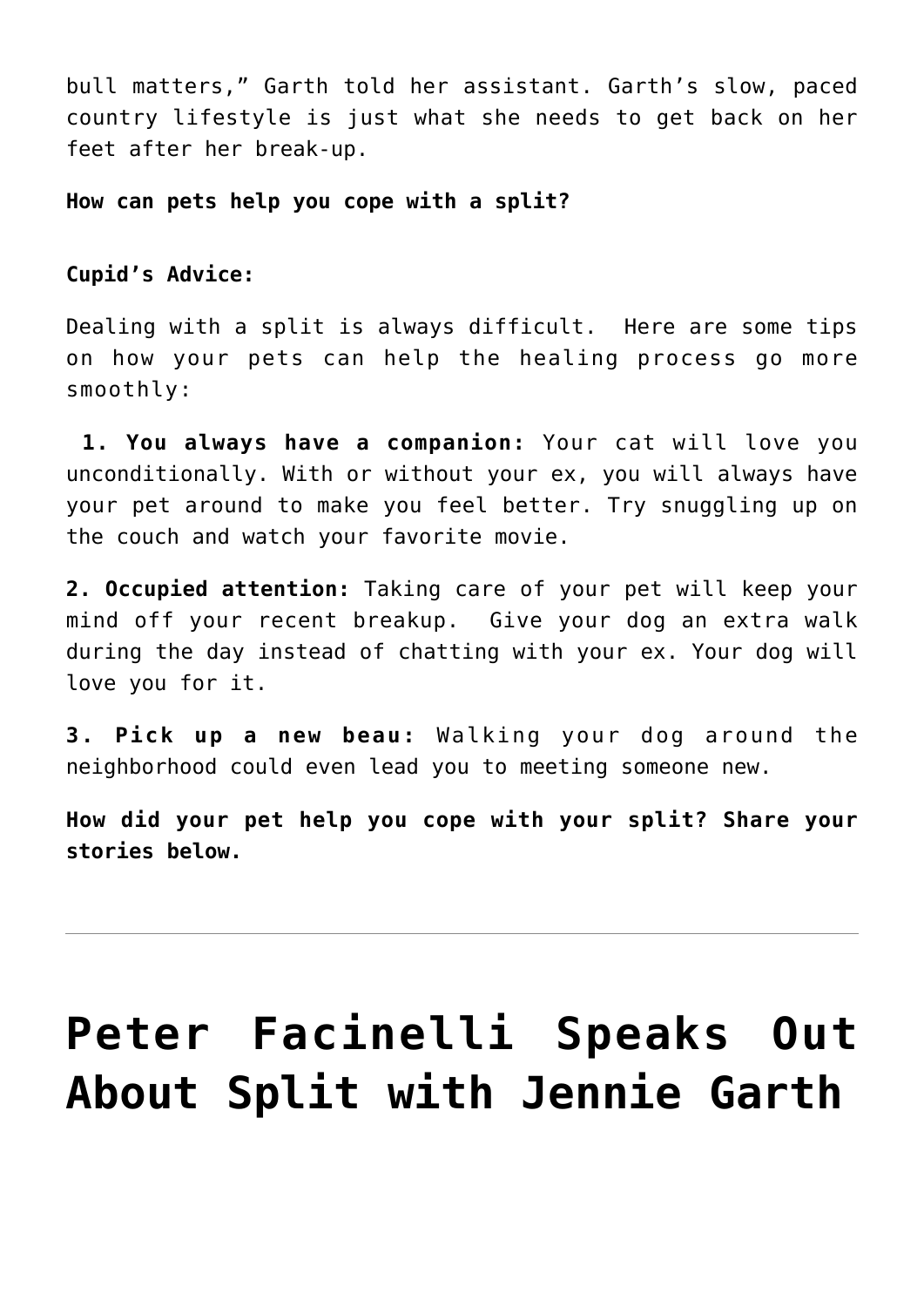



*Twili*

*ght* star, Peter Facinelli, opened up to Kelly Ripa about his divorce with Jennie Garth on Wednesday's *Live! with Kelly*. According to [People,](http://www.people.com/people/article/0,,20584285,00.html) Facinelli told Ripa that Garth will always be in his life. He's right about that, as the couple are parents to three daughters: Luca, 14, Lola, 9 and Fiona, 5. Facinelli said that he and Garth are trying to stay out of the limelight for the sake of their little ones. "We're very dedicated to being great parents," he said.

#### **How do you make a divorce drama-less for your children?**

### **Cupid's Advice:**

Divorces can get nasty, but it's important to protect you and your ex's greatest asset-your children. Here are some ways to get through your breakup without your kids having to deal with the drama:

**1. Keep it between grown-ups:** There is no need to let your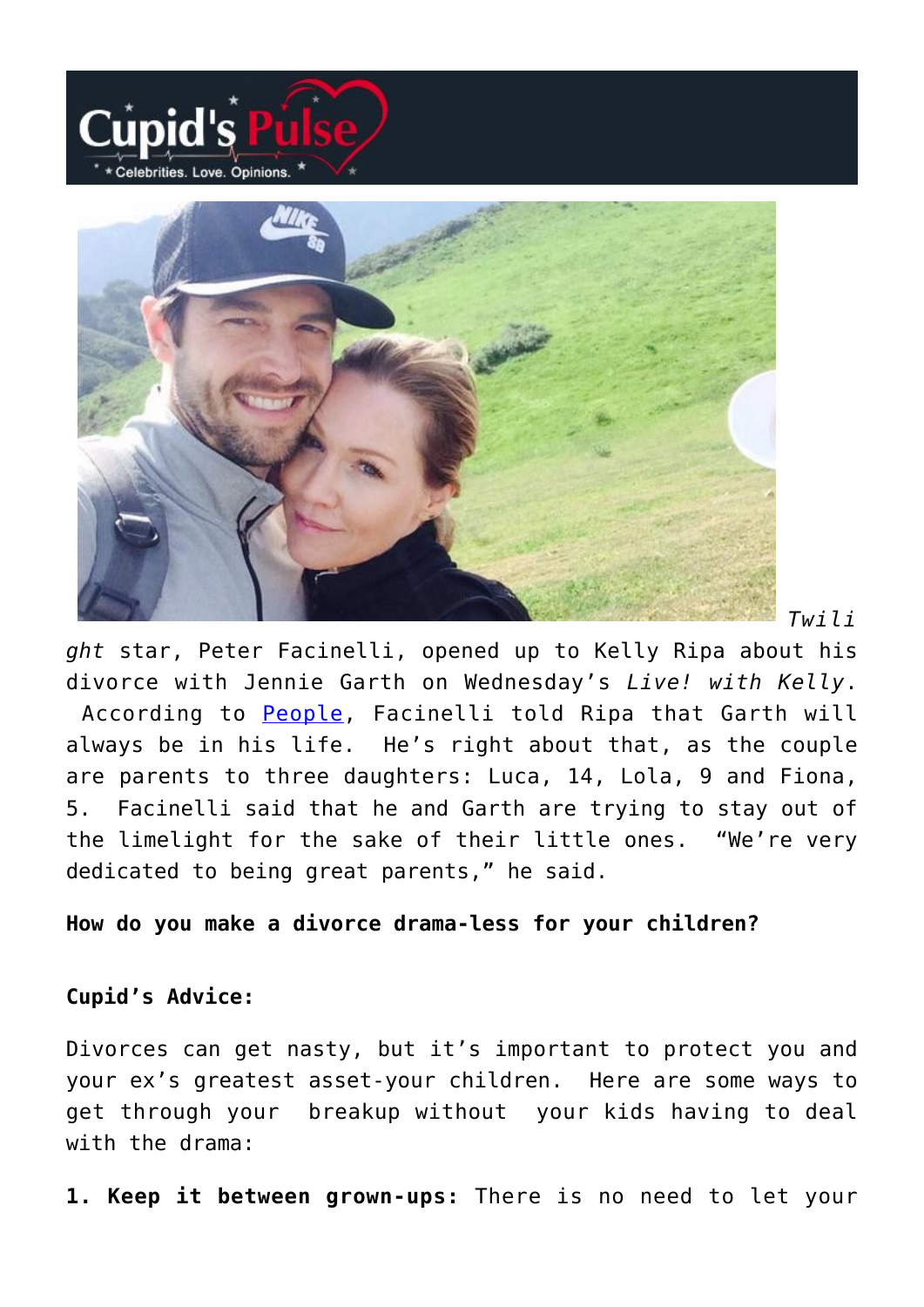children in on every little detail of the divorce. Keep kids out of grown-up business.

**2. Don't ask them to take sides:** Pinning your children against your ex will only backfire. Keep them happy by respecting your ex around them.

**3. Talk it out:** It's a good idea to ask your children about their feelings regarding the divorce. Divorce means change, and it's important to take the time to validate your kids' emotions.

**How have you made your divorce drama-free for your children? Share your comments below.**

# **[Jennie Garth Says She and](https://cupidspulse.com/29509/jennie-garth-peter-facinelli-great-parents-together-divorce/) [Peter Facinelli Are 'Great](https://cupidspulse.com/29509/jennie-garth-peter-facinelli-great-parents-together-divorce/) [Parents Together'](https://cupidspulse.com/29509/jennie-garth-peter-facinelli-great-parents-together-divorce/)**

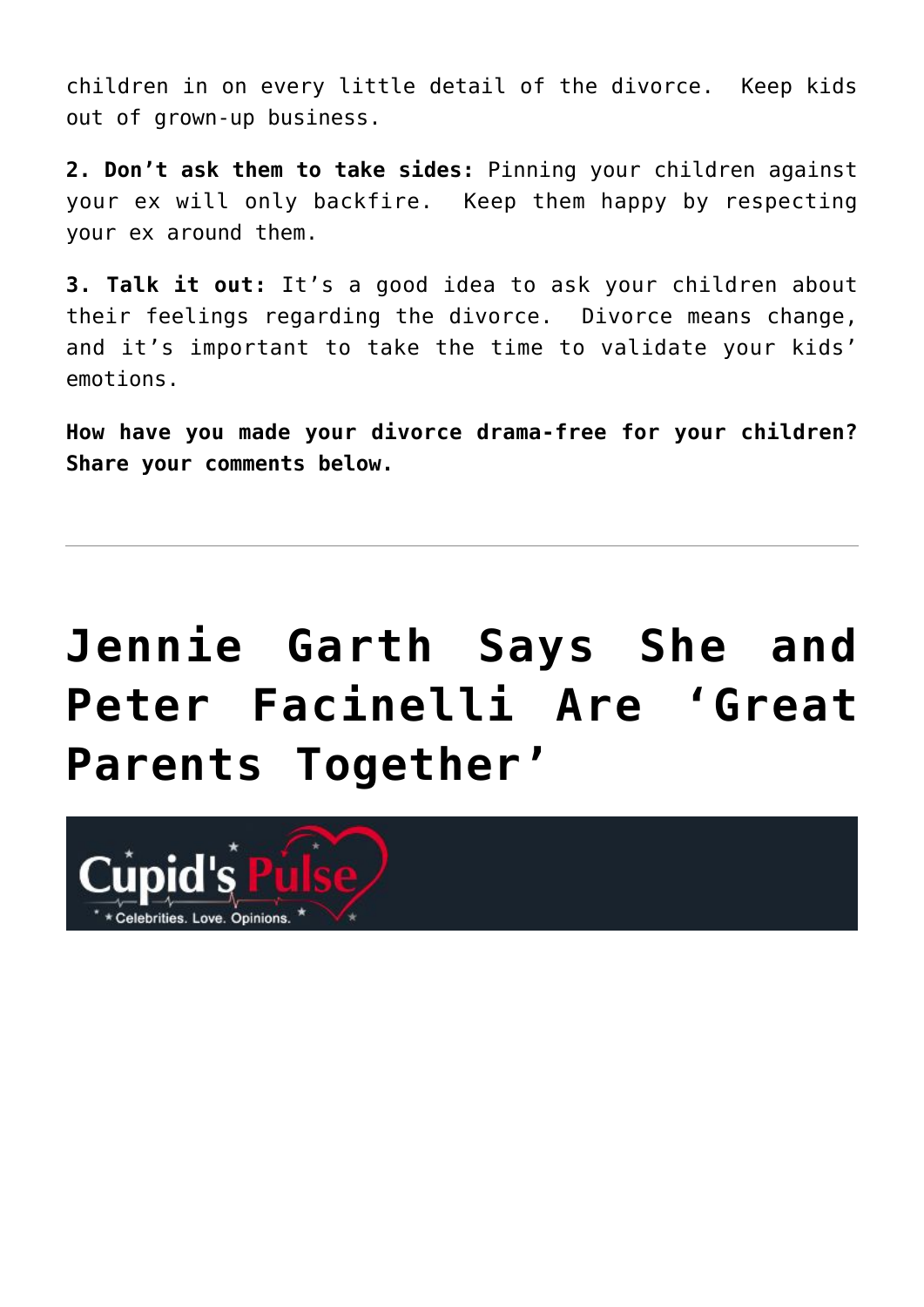

Jenni

e Garth and Peter Facinelli have tried to make their divorce as painless as possible for their three daughters Luca, Lola, and Fiona. "We are great parents together, so when it's about the kids, it's wonderful," said Garth, according to *[People.](http://www.people.com/people/)* Having discussed the couple's divorce with the kids, they are all on the same page and understand what is happening, without feeling the need to choose sides. Garth and Facinelli want nothing more for their family to be happy and healthy. The former *90210* actress is even considering moving back to Los Angeles so that the girls have more access to their dad.

**How do you remain united in parenting after a split?**

### **Cupid's Advice:**

When you're in the middle of a divorce, it's also very difficult for your children. Here are some ways you can work together to be good parents, even when separated:

**1. Make a schedule:** Now that you aren't living together anymore, it's difficult to collaborate your schedules. Therefore, set certain days and times where you each want to spend time with the kids so there are no arguments or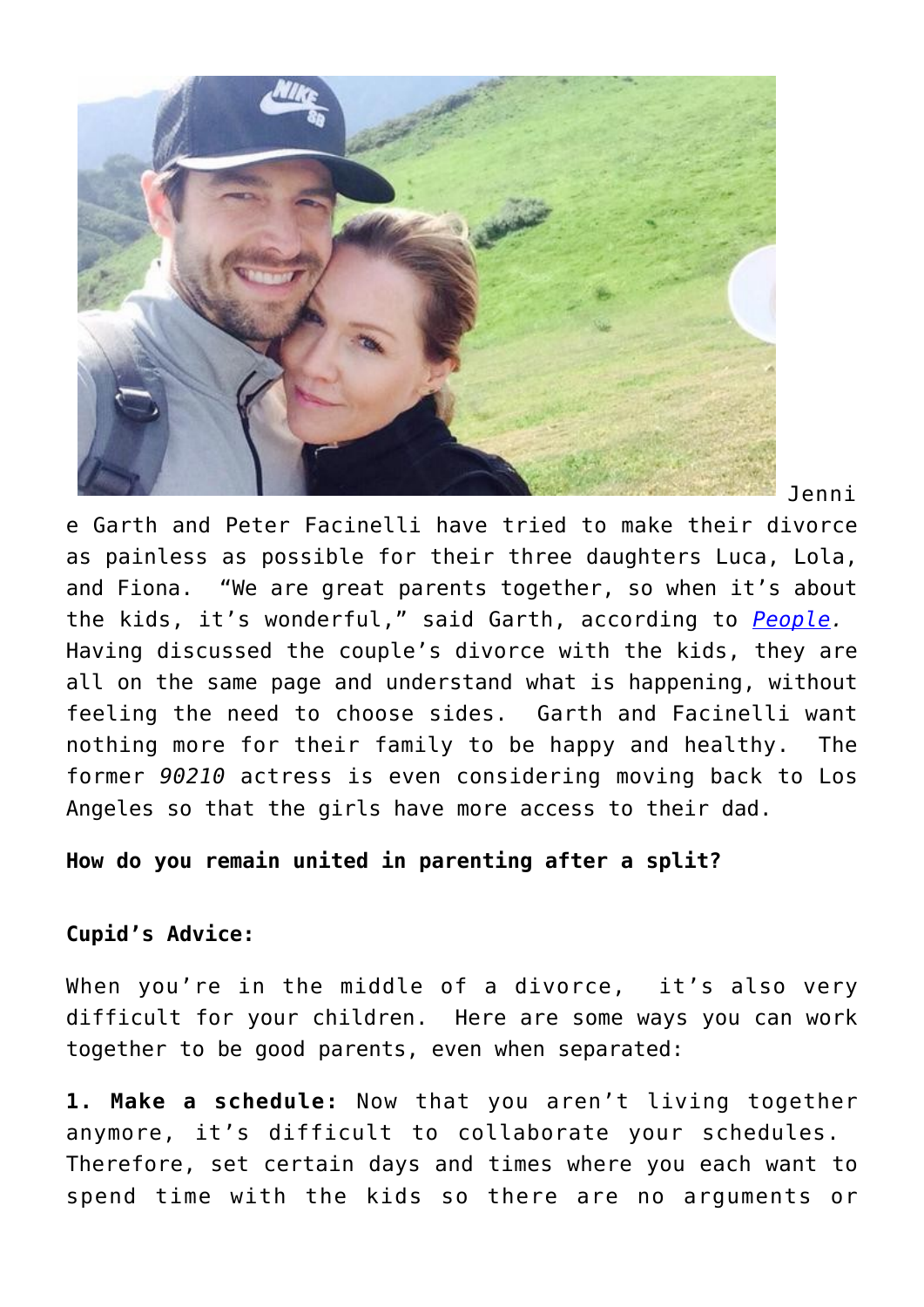confusion.

**2. Talk to your children:** A good parent will talk to their kids about what is going on and get their feedback. Ask them how they feel and how they want to spend their time with each parent.

**3. Share Holidays:** The most stressful times are when it comes to holidays. Your kids don't want to have to choose how they will spend the best times of the year. Try sharing these important dates, for the kids.

**What do you think are ways to remain good parents while being separated? Share your ideas below.**

# **[Peter Facinelli Officially](https://cupidspulse.com/29413/peter-facinelli-jennie-garth-divorce-split/) [Files for Divorce From Jennie](https://cupidspulse.com/29413/peter-facinelli-jennie-garth-divorce-split/) [Garth](https://cupidspulse.com/29413/peter-facinelli-jennie-garth-divorce-split/)**

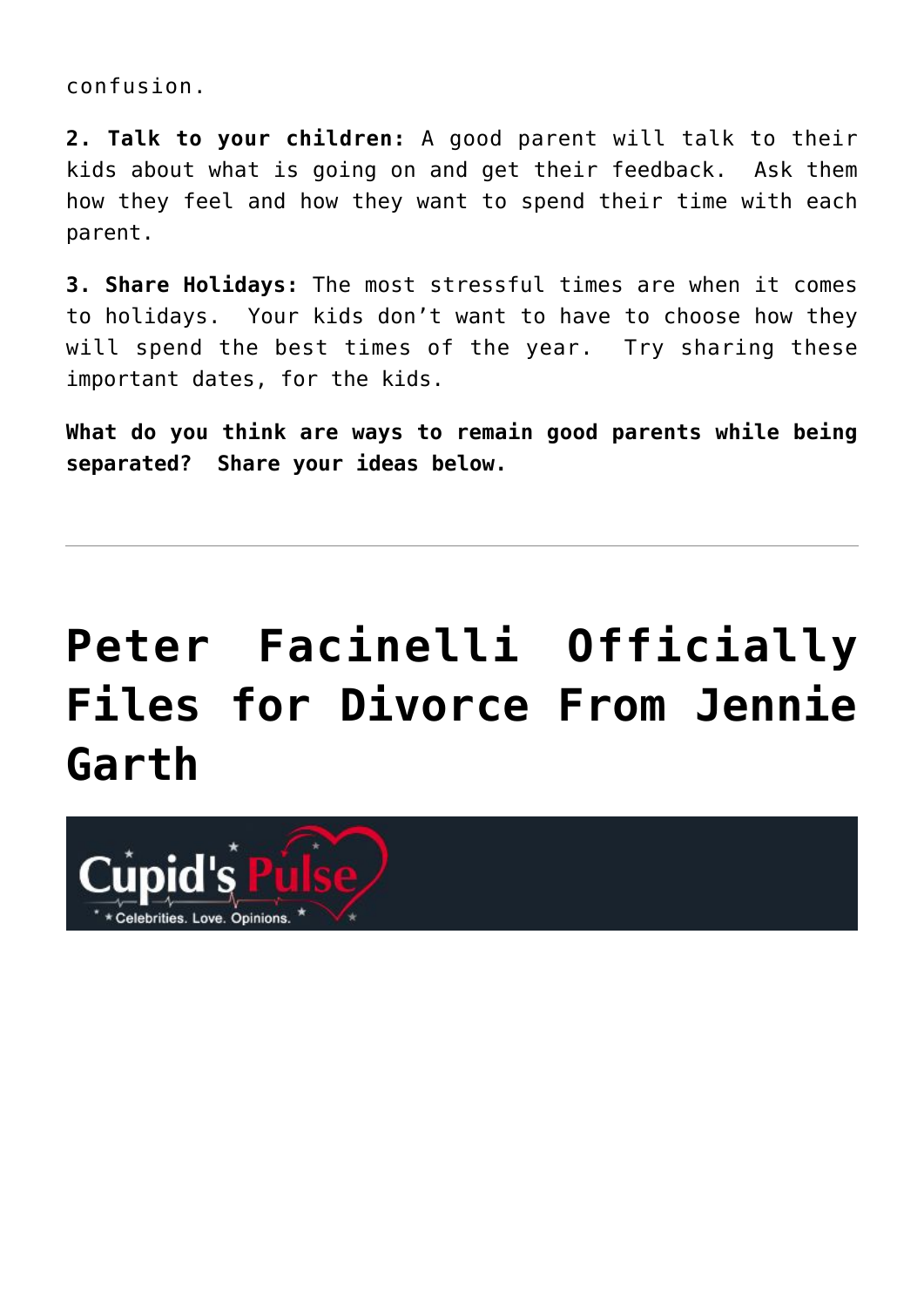

Due

to irreconcilable differences, Jennie Garth and *Twilight* star Peter Facinelli officially filed for divorce on Wednesday, TMZ reports. That said, sources told *[UsMagazine.com](http://www.usmagazine.com/)* that the two have been separated for quite some time already. "It's been over for months, maybe even a year," one source says. The duo hasn't taken the separation lightly because of their three daughters, Luca, 14, Lola, 9, and Fiona, 5. "They kept up some sort of charade for their kids," the source claims. Facinelli and Garth are working together to make this separation as painless as possible for their children. Facinelli has asked for joint custody of the daughters and both have agreed to pay legal fees. At the announcement of their split, they released the following statement: "We both share the same deep love and devotion to our children. We remain dedicated to raising our beautiful daughters together."

**What are some ways to cope when your partner wants a divorce?**

#### **Cupid's Advice:**

A divorce can be a long, pain staking process. But, you eventually have to move on with your life and stop analyzing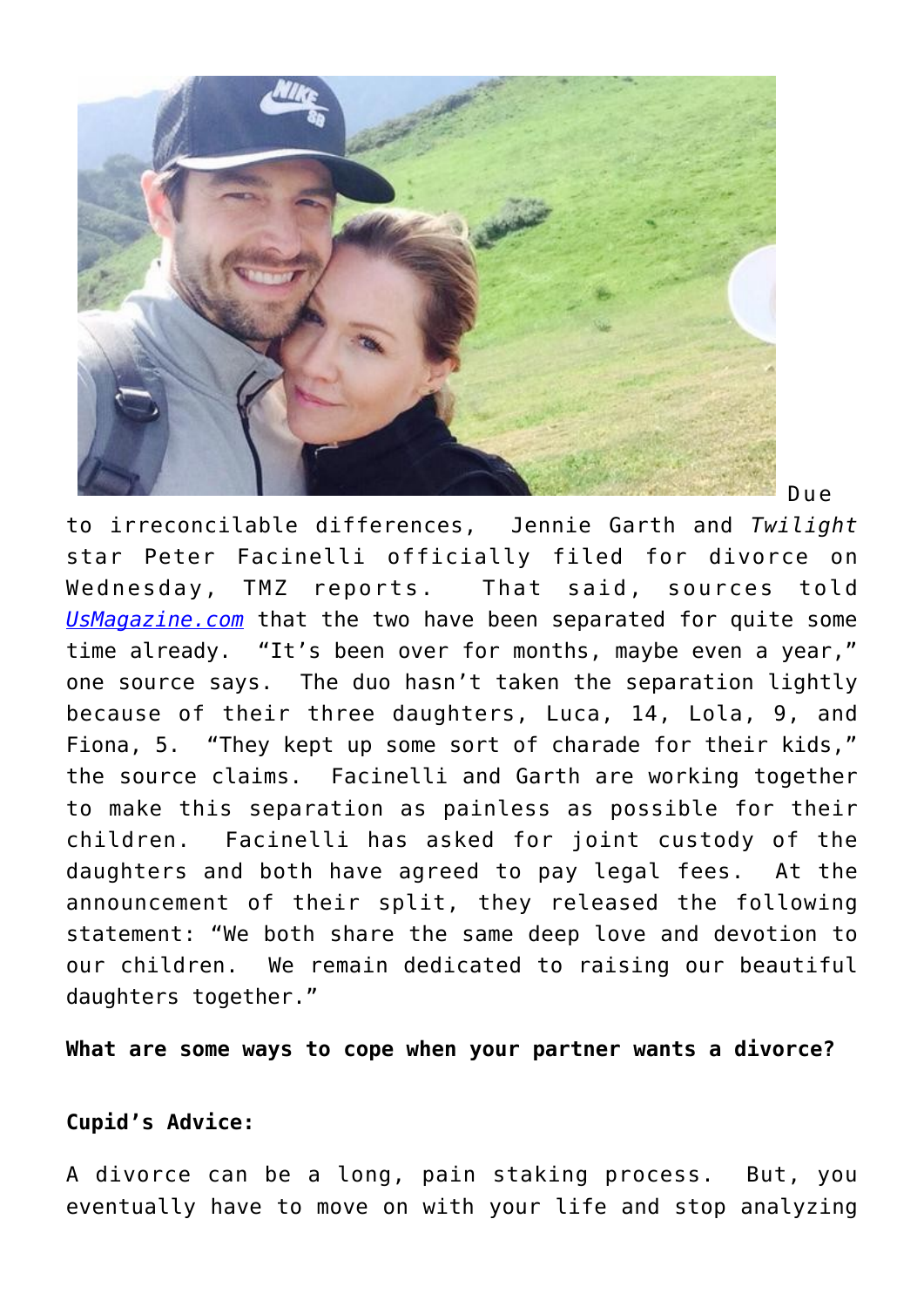what went wrong. Here are some ways to make the process of recovering from a divorce a little easier:

**1. Join a class:** There's nothing better than signing up for a class to keep you busy. If your mind is busy, you don't have time to drown in your sorrows at home. Take a cooking class or yoga, meet new people and keep busy.

**2. Take a vacation:** Get away from all the stress in your life for a couple of days, and take a nice relaxing vacation. Go with a couple of friends to the Bahamas or make it a fun trip and visit Vegas.

**3. See a life coach:** At the start of a divorce, you may feel a little lost in life. Go see a life coach, as he or she will help motivate you into doing new things with your new life and will help you feel better about yourself.

**Do you know anyone who has been through a divorce? What do you think is the best way to cope? Share your thoughts below.**

# **[Jennie Garth Says Her](https://cupidspulse.com/29095/jennie-garth-says-her-personal-life-is-crazy-amid-divorce/) [Personal Life is "Crazy" Amid](https://cupidspulse.com/29095/jennie-garth-says-her-personal-life-is-crazy-amid-divorce/) [Divorce](https://cupidspulse.com/29095/jennie-garth-says-her-personal-life-is-crazy-amid-divorce/)**

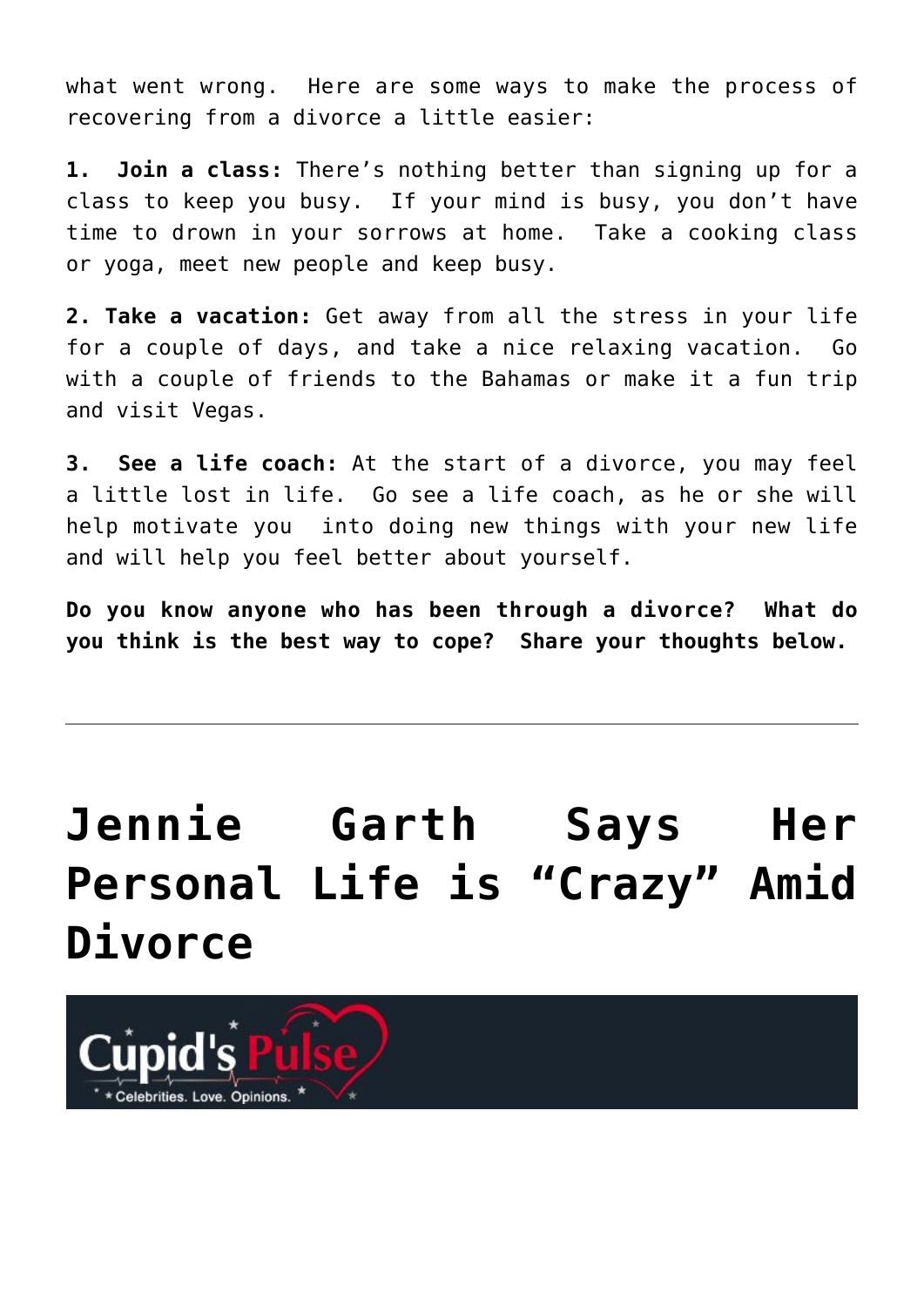

Jenni

e Garth recently spoke out about her split from husband Peter Facinelli, according to *[People](http://www.people.com/people/article/0,,20580126,00.html)*. The former *90210* star said, "My life is a little hectic right now and my personal life is kind of crazy." With three daughters to look after (Luca, Lola and Fiona), Garth is nothing if not busy dealing with the public scrutiny surrounding her separation. Despite that, however, she says her daughters are "doing great". The family (sans Facinelli) are currently filming CMT's *Jennie Garth: Little Bit Country* in farmland outside L.A.

### **How do you protect your children from public scrutiny postdivorce?**

### **Cupid's Advice:**

Splitting from a spouse is not only hard on you, but it's hard on your family as well, especially if you have kids. Depending on how your family and friends (the public) reacts, it can seem like protecting your kids from the scrutiny is impossible. Cupid has some tips:

**1. Remain positive:** The worst thing you can do is to bad mouth your former other half in front of your children. It's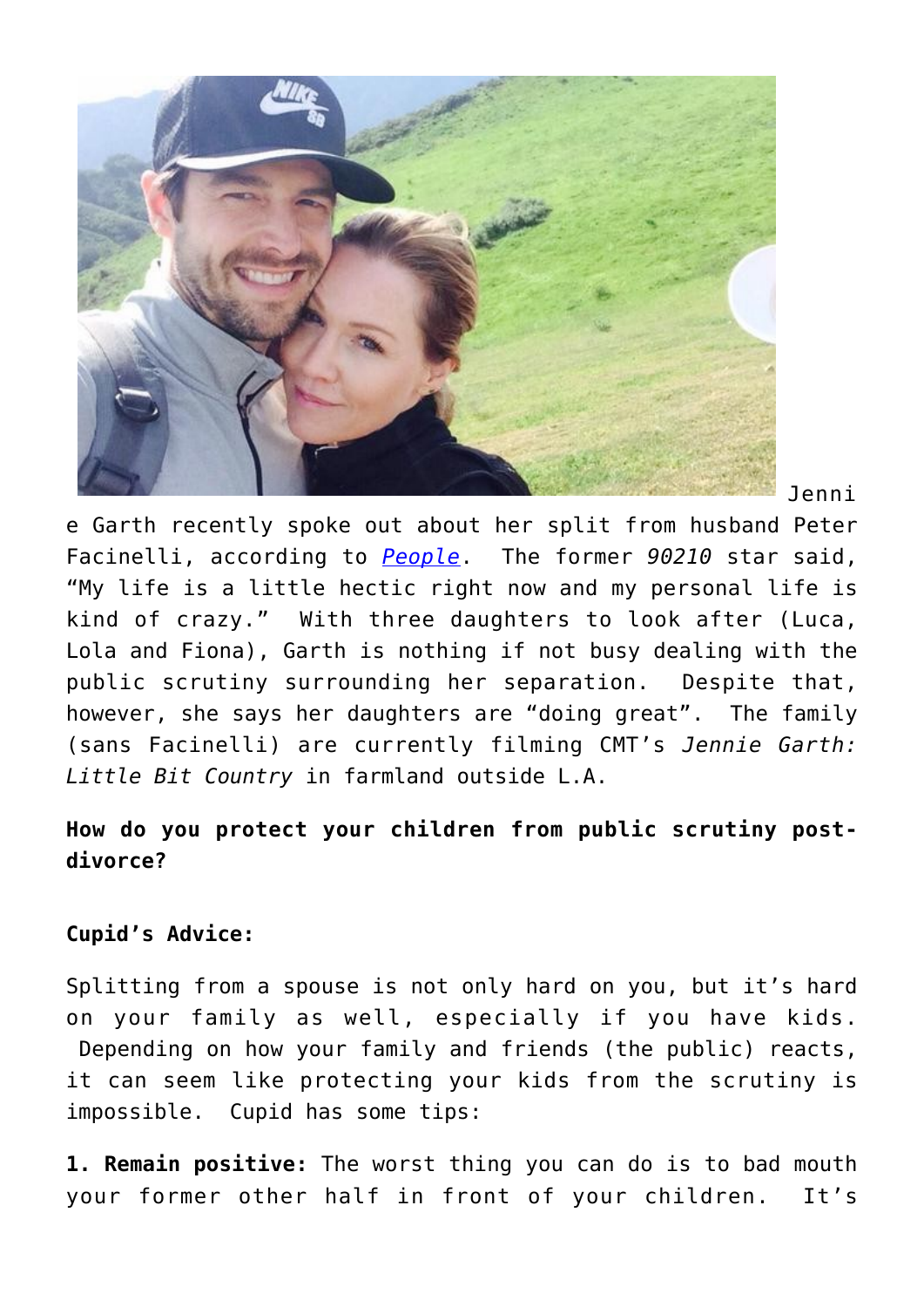important to stay positive in front of your kids.

**2. Explain:** It can be confusing for kids as to why the subject of their parent's divorce is so popular. Discuss the concept of drama with your children, and advise them as to why they should ignore any scrutiny they witness.

**3. Act normal:** You may be torn up on the inside, but try to keep a normal facade on the outside for the benefit of your children. If they see that you're handling everything with grace, they will take your lead.

**How did you protect your children amid your divorce? Share your comments below.**

# **[Jennie Garth Steps Out](https://cupidspulse.com/29022/jennie-garth-steps-out-without-wedding-ring-peter-facinelli-divorce/) [Without Wedding Ring](https://cupidspulse.com/29022/jennie-garth-steps-out-without-wedding-ring-peter-facinelli-divorce/)**

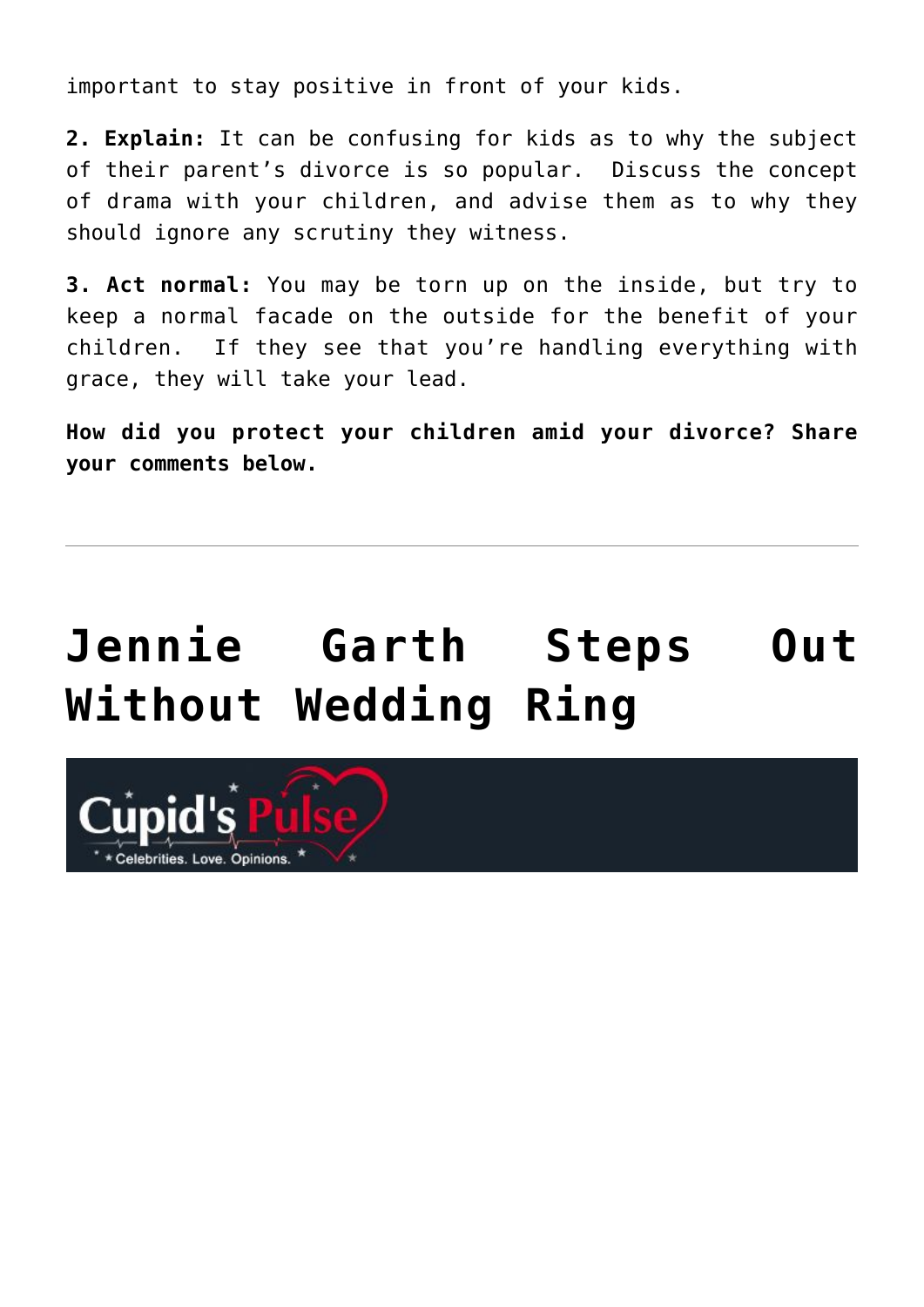

Jenni

e Garth is already moving on. The former *Beverly Hills, 90210* star was seen leaving a Los Angeles restaurant without her wedding ring on Monday, reports *[UsMagazine.com](http://www.usmagazine.com/celebrity-news/news/pic-jennie-garth-takes-off-ring-after-peter-facinelli-split-2012203)*. Garth and exhusband Peter Facinelli are currently in the process of finalizing their divorce. Garth and Facinelli were married for 11 years and share three children together: Luca, 14, Lola, 9, and Fiona, 5. "We both share the same deep love and devotion to our children," the couple said in a statement. "We remain dedicated to raising our beautiful daughters

together."

**How do you handle public scrutiny in the aftermath of divorce?**

### **Cupid's Advice:**

A divorce is difficult even without public attention. Here are a few ways to deal with the scrutiny:

**1. Talk to your friends:** By being open with your friends throughout the divorce process, you will keep their curiosity at bay. Your friends can also serve as a great support system, so don't be afraid to open up.

**2. Minimize drama:** Make your divorce as amicable as possible.